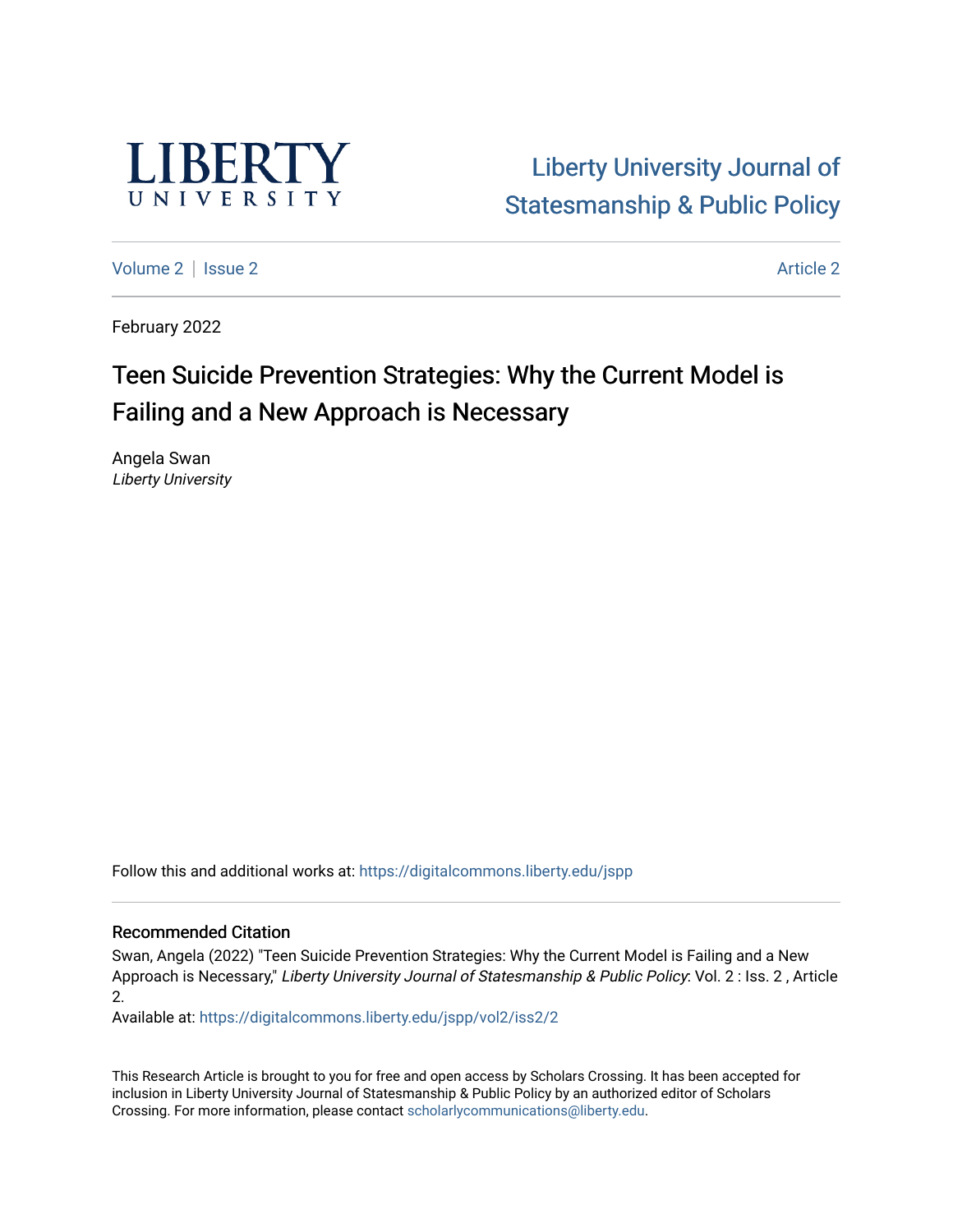### **Introduction**

Suicide across the nation has risen fully 30% since 1999,<sup>1</sup> and Colorado's suicide rate is the ninth highest in the nation, with suicide being the leading cause of death among Coloradans 10-24 years old. <sup>2</sup> The rate for teen suicide in Colorado is twice the national average, with 17.6 out of every 100,000 teens committing suicide each year.<sup>3</sup> According to the Colorado Office of Suicide Prevention, a sharp rise in suicides across all demographic groups began in 2009 and has risen steadily since, prompting Colorado public health officials to take a closer look at prevention efforts.<sup>4</sup> In this evaluative review, the problem of teen suicide and teen suicide prevention strategies are looked at nationwide, and specific statistical and policy examples are cited from Colorado—a state with the ninth highest suicide rate in the nation.<sup>5</sup> As a state that has been struggling more than most under the weight of the teen suicide epidemic, Colorado's policy history illustrates some of the common problems that other states may soon be facing. Current prevention programs that are being used in Colorado schools and across the nation rely on outdated information, subjectively use the label "evidence-based," and are rarely evaluated in an effective or rigorous manner.

In the fall of 2018, following a rash of suicides at Denver area high schools, Colorado state administrators scrambled to enact new suicide prevention programs specifically in schools. Calling teen suicide a "statewide crisis," Attorney General Cynthia Coffman announced a new initiative that focuses on the pediatric healthcare system as a means to identify and prevent suicidal ideations. Non-profits, pediatric experts, and state agencies would partner in this collaborative effort being funded for \$2.8 million.<sup>6</sup> In her announcement of this program, Coffman drew attention primarily to suicide as a mental health crisis, characterized by vastly differing treatment availability across healthcare providers. Healthcare in Colorado has struggled greatly in this area, in that just 21% of some 226,000 kids who have been diagnosed with a mental illness are receiving treatment—giving Colorado the dismal ranking of  $48<sup>th</sup>$  in the nation for number of children requiring mental health care but who cannot access it.<sup>7</sup> The stated goals of this suicide prevention initiative are simple: enhance inter-agency coordination, increase mental health screening, and add new assessments and training for healthcare and school officials. Such goals are common to suicide prevention strategies nationwide—even the National Strategy for Suicide Prevention from the U.S. Department of Health focuses primarily on these goals<sup>8</sup>—but do these goals *prevent* teen suicide in any meaningful way?

<sup>&</sup>lt;sup>1</sup> "Suicide Rising Across the U.S.: More Than a Mental Health Concern," Centers for Disease Control and Prevention, June 7, 2018, https://www.cdc.gov/vitalsigns/suicide/index.html.

<sup>2</sup> Sarah Brummet, Emily Fine, Jarrod Hindman and Lindsey Myer, *Office of Suicide Prevention Annual Report 2016-2017* (Denver, CO: Colorado Department of Public Health and Environment, 2017), https://www.colorado.gov/pacific/sites/default/files/PW\_ISVP\_ OSP-2016-2017-Legislative-Report.pdf.

<sup>&</sup>lt;sup>3</sup> "Suicide Rising Across the U.S."

<sup>4</sup> Brummet, Fine, Hindman, and Myer, *Office of Suicide Prevention Annual Report 2016-2017*.

<sup>&</sup>lt;sup>5</sup> "Suicide Rising Across the U.S."

<sup>6</sup> Sam Trabachnik, "'Our Kids are Suffering': Colorado Attorney General Puts \$2.8M Toward New Effort to Address Youth Suicide," *Denver Post*, October 16, 2018, https://www.denverpost.com/2018/10/16/colorado-youthsuicide-crisis-mental-health/.

<sup>7</sup> Ibid.

<sup>8</sup>United States Department of Health and Human Services Office of the Surgeon General and National Action Alliance for Suicide Prevention, *2012 National Strategy for Suicide Prevention: Goals and Objectives for Action*  (Washington, DC: United States Department of Health and Human Services, 2012).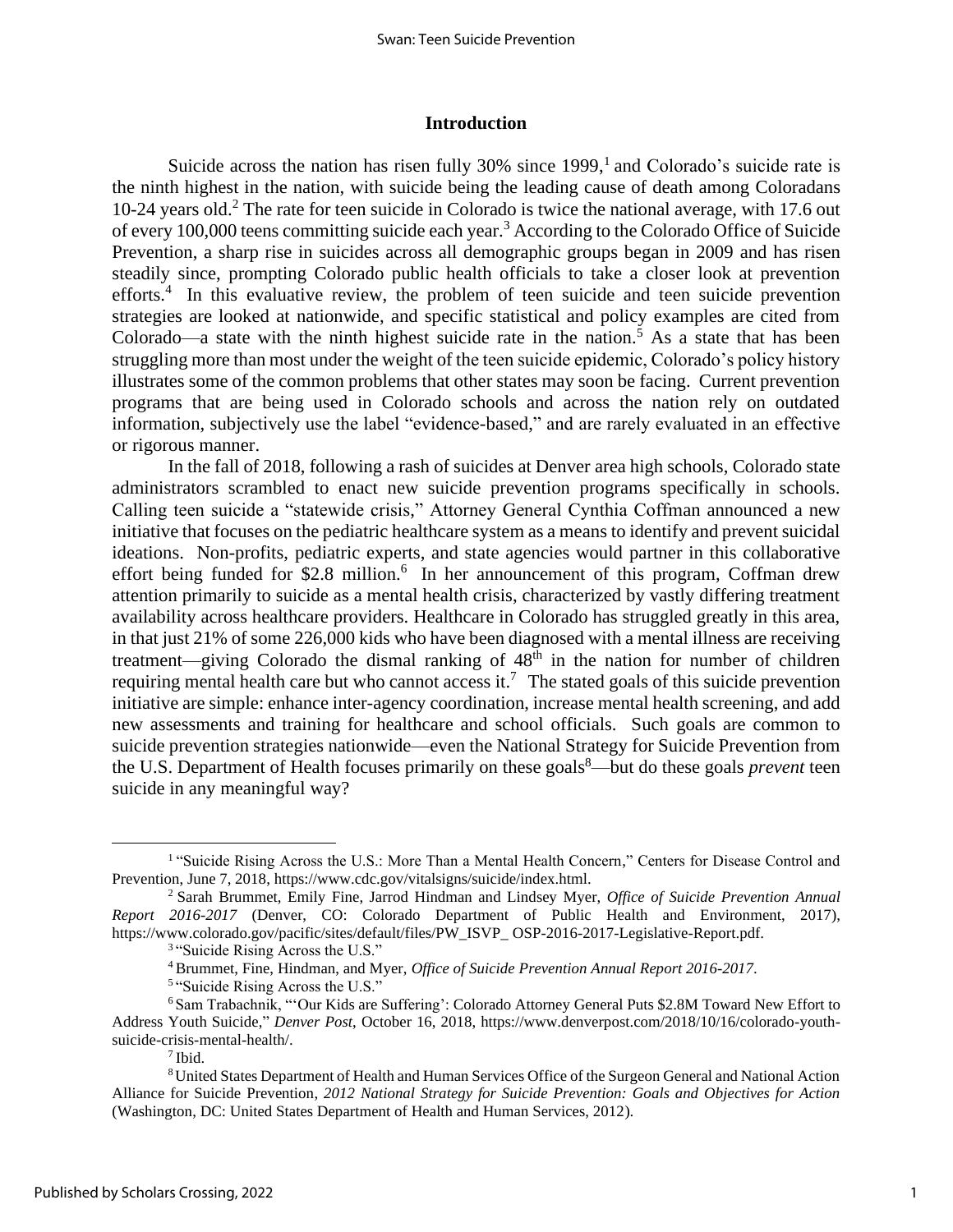Suicide is a highly complex issue, and the impact of preventive factors can be difficult to measure, but if looking purely at the ever-rising suicide rates one could easily argue that the strategies in place today are missing the mark. A goal of the U.S. Department of Health is to reduce suicide across the nation by 20 percent,<sup>9</sup> yet the numbers show no hint of decline. In fact, the rate for suicide in teen girls is at a 40-year high.<sup>10</sup> To accomplish any reduction in suicides, prevention policies and programs that are in place must be carefully evaluated or reconsidered all together.

Mental illness among teens is clearly a rising issue and has been identified as a public health concern since 1999.<sup>11</sup> So it would seem natural to include better access to mental healthcare as part of suicide prevention strategies, but why have mental illness and suicide—specifically among teens—increased so significantly in the last 20 years? Anti-bullying campaigns were practically non-existent, and access to mental healthcare was certainly more limited 20 years ago, yet the rates of mental illness and suicide were considerably lower.<sup>12</sup> Studies of teen suicide over the past two decades have identified the primary antecedents as being feelings of "hopelessness" and depression, a recent crisis, peer victimization and bullying, and substance abuse.<sup>13</sup> The critical question then is why are teens today experiencing these issues at a significantly higher rate than was evident 20, or even just 10, years ago? Perhaps equally compelling is the question of why current teen suicide prevention strategies appear to have little effect or focus on the majority of these antecedents to suicidal ideation that have been identified in the current research.

In light of these concerning questions, it is the goal of this evaluative review to show that current teen suicide prevention strategies may be outdated and overly focused on objectives that have not been shown to effectively reduce teen suicide. This is certainly case for the status of teen suicide prevention in Colorado, which can be a helpful case study in identifying problems in both programs and policy that are likely endemic to other states facing rising rates of suicide as well. First, the epidemic of teen suicide as a public health and policy concern will be addressed. Second, the known causes and correlations of teen suicide will be reviewed. Third, conceptual problems among current teen suicide prevention strategies will be examined. Fourth, important potential policy steps will be identified to include limiting social media consumption, continuing to address the harms associated with bullying, and highlighting the importance of family involvement and

<sup>9</sup>Ibid.

 $12$  Ibid.

<sup>&</sup>lt;sup>10</sup> "Suicide Rising Across the U.S."

<sup>11</sup> United States Public Health Service, *The Surgeon General's Call to Action to Prevent Suicide 1999* (Washington, DC: United States Public Health Service, 1999), https://profiles.nlm.nih.gov/spotlight/nn/catalog/ nlm:nlmuid-101584932X6-doc.

<sup>&</sup>lt;sup>13</sup> Alexander L. Chapman and Katherine L. Dixon-Gordon, Emotional Antecedents and Consequences of Deliberate Self-Harm and Suicide Attempts, *Suicide and Life-Threatening Behavior* 37, no. 5 (October 2007): 543- 552. http://doi.org/10.1521/ suli.2007.37.5.543; Anne L. Glowinski, Kathleen K. Bucholz, Elliot C. Nelson, Qiang Fu, Pamela A. F. Madden, Wendy Reich, and Andrew C. Heath, "Suicide Attempts in an Adolescent Female Twin Sample," *Journal of the American Academy of Child and Adolescent Psychiatry* 40, no. 11 (November 2001): 1300– 1307. https://doi.org/10.1097/00004583-200111000-00010; Kristin M. Holland, Alana M. Vivolo-Kantor, Joseph E. Logan, and Ruth W. Leemis, "Antecedents of Suicide among Youth Aged 11–15: A Multistate Mixed Methods Analysis," *Journal of Youth and Adolescence* 46, no. 7 (July 2017): 1598-1610, http://doi.org/10.1007/s10964-016- 0610-3; Sameer Hinduja and Justin W. Patchin, "Cyberbullying: Identification, Prevention, and Response." N.p.: Cyberbullying Research Center, 2014, https://cyberbullying.org/ Cyberbullying-Identification-Prevention-Response.pdf; Monica H. Swahn and Robert M. Bossarte. "Gender, Early Alcohol Use, and Suicide Ideation and Attempts: Findings from the 2005 Youth Risk Behavior Survey," *Journal of Adolescent Health* 41, no. 2 (August 2007): 175-181, https://doi.org/10.1016 /j.jadohealth.2007.03.003.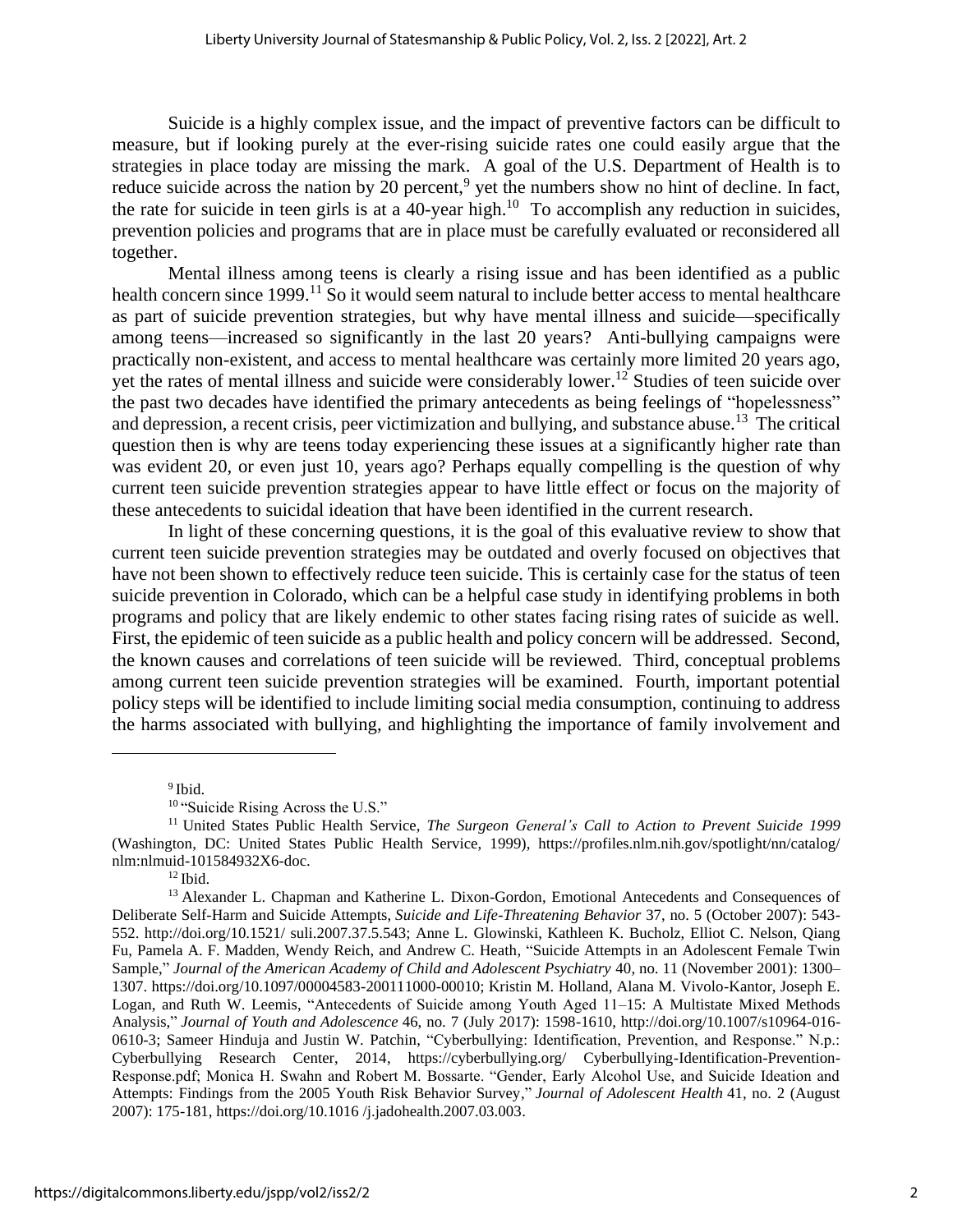relationships. Finally, it is concluded that prevention strategies must shift their focus to target the serious social problems associated with teen suicide today, such as peer victimization, depression, and substance abuse.

## **Teen Suicide as a Public Health and Policy Concern**

Suicide is the second leading cause of death for teens nationwide according to the Center for Disease Control and Prevention.<sup>14</sup> The suicide rate for teens has doubled over the last 10 years alone and has actually tripled for girls aged 10-14.<sup>15</sup> According to the national Youth Risk Behavior Survey, nearly 18% of students in high school report having seriously considered suicide in the past year, and 14.6% actually made plans to carry it out. <sup>16</sup> Perhaps more disturbing still is that for every completed suicide, it is estimated that there are 25 attempted suicides.<sup>17</sup>

In Colorado, a state with one of the highest suicide rates in the nation, the 2017 Healthy Kids Colorado survey showed 31.4% of high school students indicated feeling sad or hopeless almost every day for two weeks or more in a row during the previous year—a 2% increase from 2015.<sup>18</sup> Additionally, 26.1% reported considering suicide (up from 17.5% in 2015), and 7.8 percent reported making one or more suicide attempts in the previous twelve months. Specific populations show even more risk for suicidal ideation. Highest at risk are LGBTQ students, of which over two-thirds report feeling hopelessness and sadness, and more than one in four have actually attempted suicide at least once in the last 12 months. Suicide attempts in the last year climbed to 35% for transgender students, who are twice as likely to feel bullied, and three times as likely to feel unsafe at school compared to their non-transgender peers.<sup>19</sup>

## **Evidence-Based Prevention Programs**

Teen suicide hit the forefront of the collective consciousness in 1999, following incidents like the Columbine High School shooting. In response to the heightened concern over teen suicide, *The Surgeon General's Call to Action to Prevent Suicide* at that time encouraged communities nationwide to create and implement effective, "evidence based" school prevention programs. The result was the development of a number of various programs that were utilized in schools across the country.<sup>20</sup> Unfortunately, most of these programs have never been rigorously tested<sup>21</sup> and

<sup>17</sup> "Suicide Rising Across the U.S."

<sup>&</sup>lt;sup>14</sup> "Suicide Rising Across the U.S."

<sup>15</sup> Sally C. Curtin, Margaret Warner, and Holly Hedegaard, *Increase in Suicide in the United States, 1999- 2014* (Hyattsville, MD: National Center for Health Statistics Data Brief, 2016), https://www.researchgate.net/ profile/ Sally Curtin/publication/301564377 Increase in Suicide in the United States 1999-2014/links/ 571a31dc08ae40 8367bc84d6.pdf.

<sup>16</sup> Laura Kann, Tim McManus, William A. Harris, Shari L. Shanklin, Katherine H. Flint, Joseph Hawkins, Barbara Queen, Richard Lowry, Emily O'Malley Olsen, David Chyen, Lisa Whittle, Jemekia Thornton, Connie Lim, Yoshimi Yamakawa, Nancy Brener, and Stephanie Zaza, "Youth Risk Behavior Surveillance—United States, 2015," *MMWR Surveillance Summaries* 65, no. 6 (June 10, 2016): 1–174, https://doi.org/10.15585/mmwr. ss6506a1.

<sup>18</sup> Colorado Department of Public Health and Environment, *2017 Executive Summary: Healthy Kids Colorado Survey* (Denver, CO: Colorado Department of Public Health and Environment, 2017), https://drive.google.com/file/d/1FlpA-UNBbkT4\_ 1L2StvFNUigVs7exvJf/view.

<sup>19</sup> Colorado Department of Public Health and Environment, *2017 Executive Summary*.

<sup>20</sup> United States Public Health Service, *The Surgeon General's Call to Action to Prevent Suicide 1999*.

 $21$ Robert H. Aseltine, Amy James, Elizabeth A. Schilling, and Jaime Glanovsky, "Evaluating the SOS Suicide Prevention Program: A Replication and Extension," *BMC Public Health* 7, no. 161 (July 2007),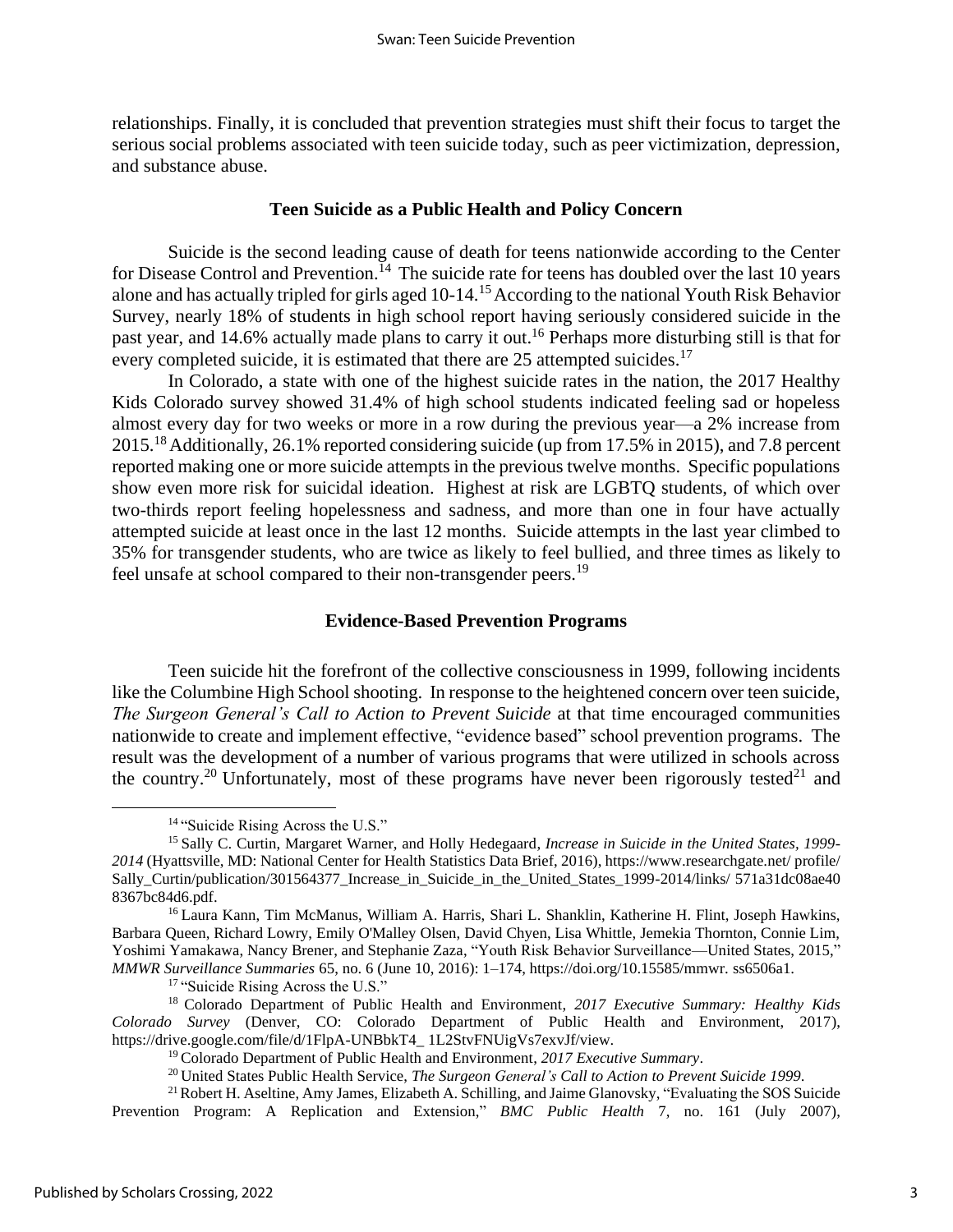neither have the more modern versions of these programs—specifically those implemented in the previous 10 years alone. Further, those that have been evaluated have shown little or only moderate effects on help-seeking behaviors, and virtually none have shown any connection to reducing actual suicides or suicidal ideation.<sup>22</sup> To date, only two from well over a dozen programs have been identified through recent and rigorous empirical research as having a significant effect on reducing actual suicide attempts: Signs of Suicide and The Good Behavior Game.<sup>23</sup>

Colorado's Office of Suicide Prevention Annual Report for 2017 lists three "data-driven and evidence-based" primary factors for reducing youth suicide as (1) access to a trusted adult, (2) feeling safe at school, and (3) participating in extracurricular activities.<sup>24</sup> For schools specifically, the Suicide Prevention Commission's recommendation is that all middle and high schools have an evidence-based prevention program in place. While the commission encourages schools to use any evidence-based program they like, they specifically recommend, and have prioritized, Sources of Strength, a program that promotes resilience and personal development as protective factors against suicide.

Listed in the Substance Abuse and Mental Health Services Administration's (SAMHSA) National Registry of Evidence-based Programs and Practices, Sources of Strength is a "universal suicide prevention program designed to build socio-ecological protective influences among youth to reduce the likelihood that vulnerable students become suicidal."<sup>25</sup> The primary tool of the Sources of Strength program is peer-to-peer intervention utilizing a social messaging campaign focused on positive information about help, hope and strength. The mission statement claims the goal of this program is to reduce suicide, violence, bullying, and substance abuse. As part of the program, adult advisors recruit and train peer leaders who then recruit and train other peer leaders to disseminate these messages. Peer leaders meet twice per month to problem solve and plan activities that will promote and spread positive information to others. Posters, banners, online videos, and webinars are provided by the organization. The peer leaders are also expected to present information at faculty or key stakeholder meetings as well as during all school assemblies. According to the program website, the standard cost (though it may vary) for one school to purchase this program is \$5,000 per year for a three-year rollout and an additional \$4,000 to train a trainer for that school.<sup>26</sup> At this time, over 120 schools across Colorado are initiating, or have already begun, use of this program. The Suicide Prevention Commission has officially "prioritized" Sources of Strength and committed grant funding to their organization through

https://doi.org/10.1186/1471-2458-7-161; Catherine M. Strunk, Michael T. Sorter, Julianne Ossege, and Keith A. King, "Emotionally Troubled Teens' Help-Seeking Behaviors: An Evaluation of Surviving the Teens® Suicide Prevention and Depression Awareness Program," *The Journal of School Nursing* 30, no. 5 (October 2014): 366–375, https://doi.org/10.1177/1059840513511494.

<sup>&</sup>lt;sup>22</sup> Strunk, Sorter, Ossege, and King, "Emotionally Troubled Teens' Help-Seeking Behaviors."

<sup>&</sup>lt;sup>23</sup> Aseltine, James, Schilling, and Glanovsky. "Evaluating the SOS suicide prevention program;" Cara Katz, Shay-Lee Bolton, Laurence Y. Katz, Corinne Isaak, Toni Tilston‐Jones, Jitender Sareen, and Swampy Cree Suicide Prevention Team, "A Systematic Review of School‐Based Suicide Prevention Programs," *Depression and Anxiety* 30, no. 10 (October 2013): 1030-1045, https://doi.org/10.1002/da.22114; Elizabeth A. Schilling, Robert H. Aseltine, and Amy James, "The SOS Suicide Prevention Program: Further Evidence of Efficacy and Effectiveness," *Prevention Science* 17, no. 2 (February 2016): 157-166, http://doi.org/10.1007/s11121-015-0594-3.

<sup>24</sup> Brummet, Fine, Hindman, and Myer, *Office of Suicide Prevention Annual Report 2016-2017*.

<sup>25</sup> "Evidence," Sources of Strength. https://sourcesofstrength.org/discover/evidence/.

 $26$  Ibid.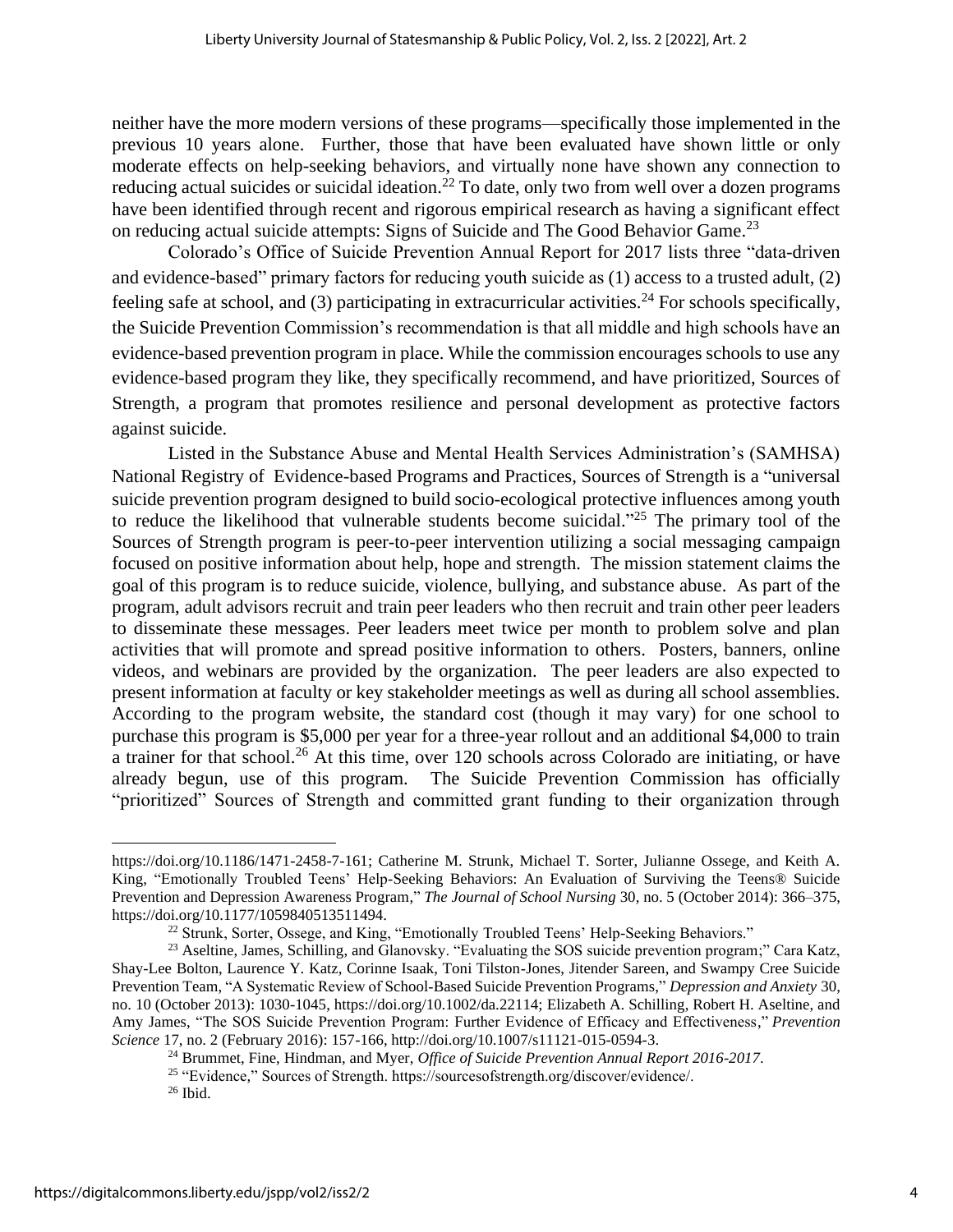2020.<sup>27</sup> What is problematic, however, is that Sources of Strength has little to no empirical or evaluative research verifying that this program is accomplishing the objective of reducing suicide.

The program was initially founded upon a study showing modest but positive correlations between peer-to-peer intervention and help-seeking behaviors.<sup>28</sup> Evidence showed an increase in peer leaders' willingness to seek help from adults connected to the program. However, while promising in its results, the data used was collected 10 years ago between 2007 and 2009, sampled 18 schools (12 of which were rural), and showed help-seeking from students who are likely already more inclined to seek help than those at highest risk for suicide. (The students had chosen to be peer leaders in the program, which suggests they are likely not in the category of most vulnerable or at risk individuals for suicide to begin with). Two additional but equally limited studies found modest connections between peer delivered positive messaging and its impact on perceptions of adult support.<sup>29</sup> The sample sizes and composition for these studies were limited, as discussed by the authors regarding problems with generalizability of the study results. Also problematic is that these studies measure only knowledge and perceptions of adult support. Neither study attempted to measure this program's effect on suicidal ideation or attempts. While the initial study certainly showed potential for Sources of Strength's program model and positive messaging campaign, it is concerning that no additional formal evaluations or research has been done on the efficacy of this program regarding the specific impact on reducing suicidal ideation or attempted suicides—and especially so when being listed as "evidence-based" by national or state organizations.

The initial data for these findings certainly speaks to the importance of re-framing the discussion on suicide in a more positive strength-based light; however, these studies show little evidence that positive messaging and peer-intervention alone is having any measurable impact on actual suicides. In fact, this is just one example of many teen suicide prevention programs being used today that have shown no impact on reducing suicide attempts through empirical research.<sup>30</sup> Rather, the majority of studies conducted on these programs, like the two previously mentioned on Sources of Strength, are evaluating the program's ability to simply increase and improve student and staff knowledge and attitudes about suicide—*changing the conversation*, what has become a hallmark of current prevention strategies.<sup>31</sup>

<sup>30</sup> Katz, Bolton, Katz, Isaak, Tilston-Jones, Sareen, and Swampy Cree Suicide Prevention Team, "A Systematic Review of School‐Based Suicide Prevention Programs."

<sup>27</sup> Brummet, Fine, Hindman, and Myer, *Office of Suicide Prevention Annual Report 2016-2017*.

<sup>28</sup> Peter A. Wyman, C. Hendricks Brown, Mark LoMurray, Karen Schmeelk-Cone, Mariya Petrova, Qin Yu, Erin Walsh, Xin Tu, and Wei Wang, "An Outcome Evaluation of the Sources of Strength Suicide Prevention Program Delivered by Adolescent Peer Leaders in High Schools," *American Journal of Public Health* 100, no. 9 (September 2010): 1653-1661, http://doi.org/10.2105/AJPH.2009.190025.

<sup>&</sup>lt;sup>29</sup> Mariya Petrova, Peter A. Wyman, Karen Schmeelk-Cone, and Anthony R. Pisani, "Positive-Themed Suicide Prevention Messages Delivered by Adolescent Peer Leaders: Proximal Impact on Classmates' Coping Attitudes and Perceptions of Adult Support," *Suicide and Life‐Threatening Behavior* 45, no. 6 (February 2015): 651- 663, http://doi.org/10.1111/ sltb.12156; Trevor A. Pickering, Peter A. Wyman, Karen Schmeelk-Cone, Chelsey Hartley, Thomas W. Valente, Anthony R. Pisani, Kelly L. Rulison, Charles H. Brown, and Mark LoMurray, "Diffusion of a Peer-Led Suicide Preventive Intervention Through School-Based Student Peer and Adult Networks," *Frontiers in Psychiatry* 9 (November 2018): 598, https://doi.org/10.3389/fpsyt.2018.00598.

<sup>&</sup>lt;sup>31</sup> Katz, Bolton, Katz, Isaak, Tilston-Jones, Sareen, and Swampy Cree Suicide Prevention Team, "A Systematic Review of School‐Based Suicide Prevention Programs;" Jo Robinson, Georgina Cox, Aisling Malone, Michelle Williamson, Gabriel Baldwin, Karen Fletcher, and Matt O'Brien, "A Systematic Review of School-Based Interventions Aimed at Preventing, Treating, and Responding to Suicide-Related Behavior in Young People," *Crisis: The Journal of Crisis Intervention and Suicide Prevention* 34, no. 3 (2013): 164-182, http://doi.org/10.1027/0227- 5910/a000168.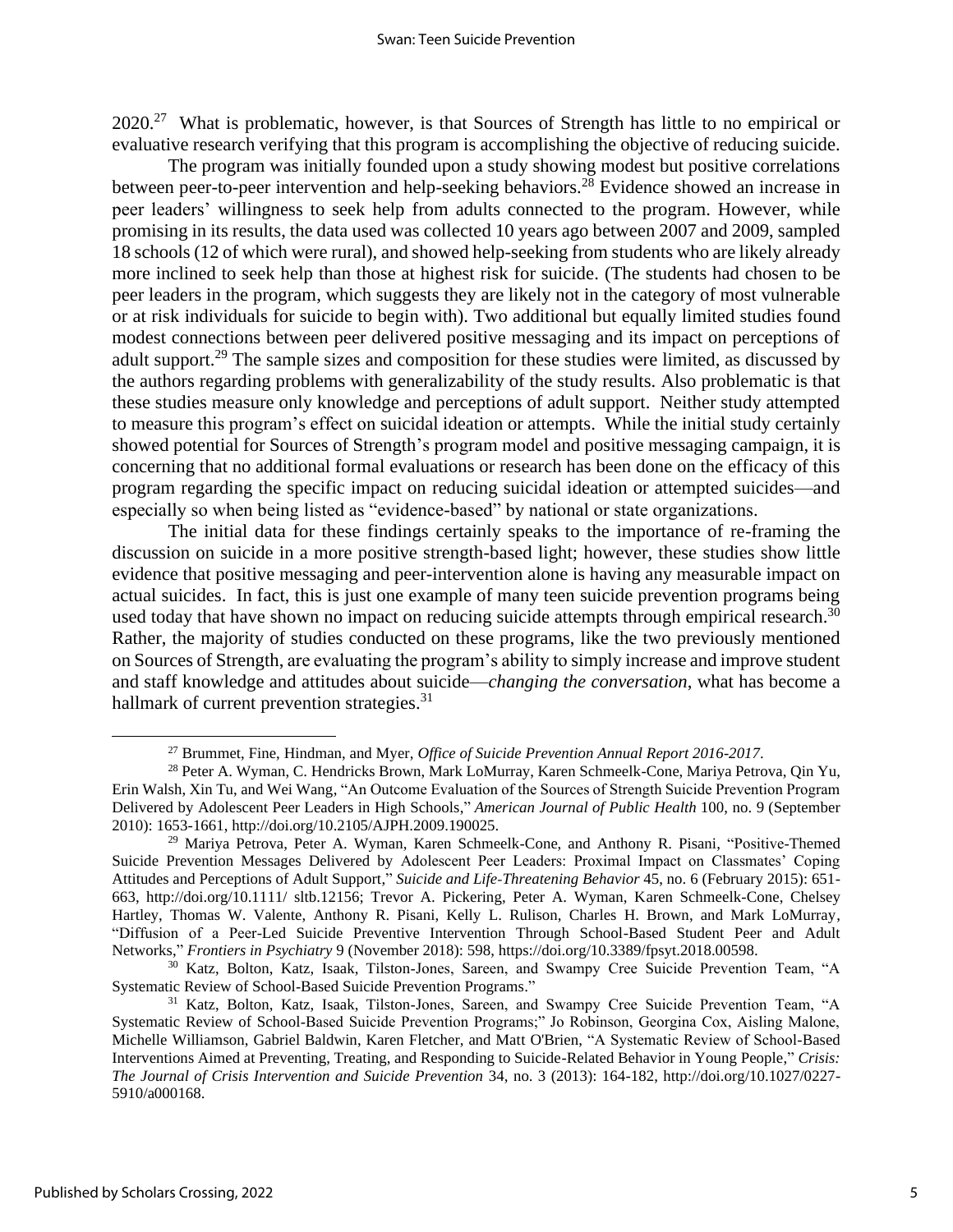Problems like these are concerning when addressing what is, or is not, "evidence-based" programming. Certain programs proudly identify themselves as the "gold standard" of teen suicide prevention programming, when in reality no empirical evidence may exist suggesting they are having any effect on actual suicide attempts.<sup>32</sup> Perhaps adding to the controversy and ethical issues in this area is that some of these programs are for-profit businesses and *not* non-profits. Such is the case for Sources of Strength, which was given the label "evidence-based" in 2012 by SAMHSA but since that time has little additional evaluative research beyond the foundational study from nearly a decade ago and was conducted in part by the program and businesses' founder and director.

# **Conceptual Problems in Evaluating Teen Suicide Prevention Strategies**

The U.S. Surgeon General's *National Strategy for Suicide Prevention* lists four priority areas: (1) integrate suicide prevention into health care reform, (2) "transform" healthcare systems to significantly reduce suicide, (3) change the public conversation about suicide and suicide prevention, and (4) increase the usefulness of data regarding suicide behaviors. While it is unclear why this strategy has not been updated since 2012, concern surrounding the rising suicide rates suggests that updates should be considered.<sup>33</sup>

Colorado appears to have implemented measures aimed at addressing all four of the U.S. Surgeon General's priority areas in recent years. However, the success of these measures is questionable. Healthcare policy in regard to how mental health is addressed and availability of mental health services has been prioritized and given additional state funding,<sup>34</sup> and Colorado State University maintains up-to-date suicide statistics on their website that are easily accessible to the public and extremely detailed.<sup>35</sup> As for "changing the public conversation about suicide," the Office of Suicide Prevention was created in 2014 and has since created extensive web-based resources, held public events on suicide awareness, implemented awareness campaign messaging, and allocated grant funding to suicide prevention programs.<sup>36</sup> While Colorado has attempted to follow the guidance of the National Strategy to reduce suicides, it still recorded the highest number of suicides in state history in 2017. <sup>37</sup> Perhaps it is time to take a closer look at the U.S. Surgeon General's priority number four: "increasing the usefulness of data regarding suicide behaviors" by using the current and emerging empirical research that is clearly identifying key factors that are driving teen suicide—and likewise how it might best be prevented.

<sup>&</sup>lt;sup>32</sup> Katz, Bolton, Katz, Isaak, Tilston-Jones, Sareen, and Swampy Cree Suicide Prevention Team, "A Systematic Review of School‐Based Suicide Prevention Programs."

<sup>&</sup>lt;sup>33</sup> United States Department of Health and Human Services Office of the Surgeon General and National Action Alliance for Suicide Prevention, *2012 National Strategy for Suicide Prevention: Goals and Objectives for Action.*

<sup>&</sup>lt;sup>34</sup>Sam Tabachnik, ""Our Kids are Suffering': Colorado Attorney General Puts \$2.8M Toward New Effort to Address Youth Suicide," *Denver Post*. October 16, 2018, https://www.denverpost.com/2018/10/16/colorado-youthsuicide-crisis-mental-health/.

<sup>35</sup> R. J. Fetsch, C.L. Collins, and D. Whitney, *Preventing Youth and Adult Suicide* (Ft. Collins, CO: Colorado State University Extension, 2008), https://extension.colostate.edu/topic-areas/family-home-consumer/preventingyouth-and-adult-suicide-10-213/.

<sup>36</sup> Brummet, Fine, Hindman, and Myer, *Office of Suicide Prevention Annual Report 2016-2017*.

<sup>37</sup> Colorado Department of Public Health and Environment, *2017 Executive Summary*.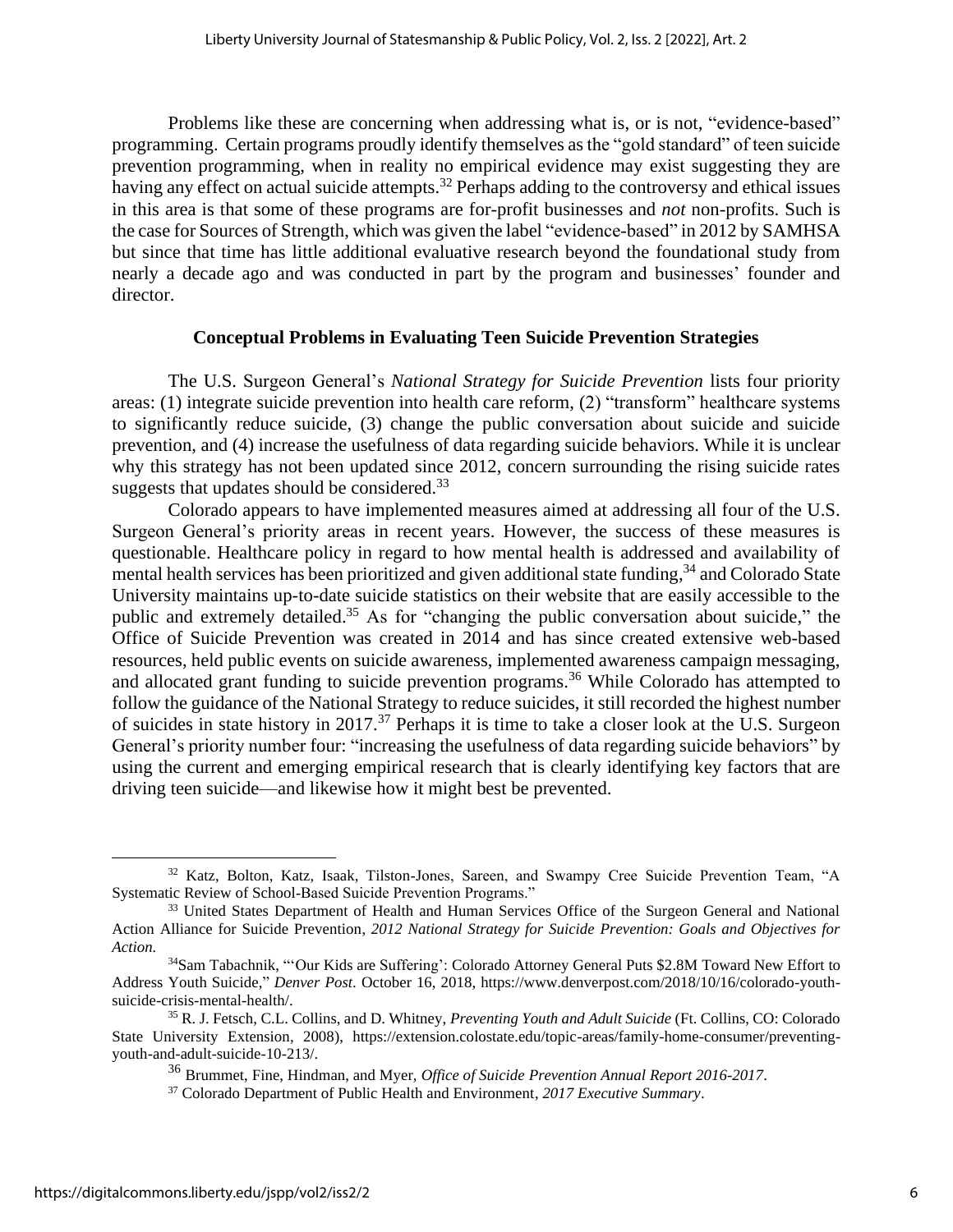## *Changing Times and the Impact of Technology*

The National Strategy on Suicide Prevention used data from 2001 to 2009 to inform its primary objectives and goals. <sup>38</sup> This is problematic because several key factors have been identified in more recent years as having a potentially huge impact on teen suicide that simply did not exist during 2001 to 2009, or at least not on the scale that they do today. Some of these factors include internet addiction and cyberbullying.<sup>39</sup> Teen smartphone use in 2018 is near universal with 99% of U.S. teens owning their own cell phone, and the majority are online for most of every day.<sup>40</sup> Unfortunately, the guidance on suicide prevention in the National Strategy does not consider the impact of these issues whatsoever, let alone offer suggestions as how to mitigate these issues as a preventive strategy to teen suicide. Likewise, states across the nation, such as Colorado, may have outdated "evidence-based" programs and policies that conform to these federal objectives and recommendations from the previous decade.

To present a clearer picture of exactly how significant the technological changes have been in the lifestyles of teens, consider that in 2008 just 71% of teens had a cell phone,<sup>41</sup> and that smartphones did not even exist in the consumer market until September of 2008. The latest Pew Research Center study showed that in 2017, nearly all teens (95%) had access to a smartphone and a growing share of them (45%) describe being online as "almost constant," a significant increase from the 24% who reported such in the 2014-2015 survey.<sup>42</sup> Ten years ago, nearly 40% of teens still reported communicating with their friends every day via *talking on a landline telephone* truly a sign of the times—with communication via texting trailing behind at just 27%.<sup>43</sup>

In 2007, 32% of kids claimed to be bullied or harassed online or via text in some capacity ("cyberbullying"),<sup>44</sup> compared to nearly 60% that reported being victims of cyberbullying in

<sup>38</sup> United States Department of Health and Human Services Office of the Surgeon General and National Action Alliance for Suicide Prevention, *2012 National Strategy for Suicide Prevention: Goals and Objectives for Action.*

<sup>39</sup> Ann John, Alexander C. Glendenning, Amanda Marchant, Paul Montgomery, Anne Stewart, Sophie Wood, Keith Lloyd, and Keith Hawton, "Self-Harm, Suicidal Behaviours, and Cyberbullying in Children and Young People: Systematic Review," *Journal of Medical Internet Research*, 20, no. 4 (April 2018): e129, https://doi.org/10.2196/jmir.9044; Hinduja and Patchin, "Cyberbullying: Identification, Prevention, and Response;" Erick Messias, Kristi Kindrick, and Juan Castro, "School Bullying, Cyberbullying, or Both: Correlates of Teen Suicidality in the 2011 CDC Youth Risk Behavior Survey," *Comprehensive Psychiatry* 55, no. 5 (July 2014): 1063- 1068: https://doi.org/10.1016/j.comppsych. 2014.02.005; Aksha M. Memon, Shiva G. Sharma, Satyajit S. Mohite, and Shailesh Jain, "The Role of Online Social Networking on Deliberate Self-Harm and Suicidality in Adolescents: A Systematized Review of Literature," *Indian Journal of Psychiatry* 60, no. 4 (October-December 2018): 384-39, https://doi.org/10.4103/psychiatry. indianjpsychiatry\_414\_17; Amanda Marchant, Keith Hawton, Ann Stewart, Paul Montgomery, Vinod Singaravelu, Keith Lloyd, and Ann John, "Correction: A Systematic Review of the Relationship between Internet Use, Self-Harm and Suicidal Behaviour in Young People: The Good, the Bad and the Unknown," *PLOS ONE* 13, no. 3 (March 2018): e0193937, https://doi.org/ 10.1371/journal.pone.0193937.

<sup>40</sup> Monica Anderson and Jingjing Jiang, *Teens, Social Media and Technology 2018*, Washington, DC: Pew Research Center, 2018, http://www. pewinternet.org/2018/05/31/teens-social-media-technology-2018.

<sup>41</sup> Amanda Lenhart, Mary Madden, Alexandra Rankin MacGill, and Aaron Whitman Smith, *The Use of Social Media Gains a Greater Foothold in Teen Life as They Embrace the Conversational Nature of Interactive Online Media* (Washington, DC: PEW Internet and American Life Project, 2007), https://www.pewinternet.org/wpcontent/uploads/sites/9/ media/Files/Reports/2007/PIP\_Teens\_Social\_Media\_Final.pdf.pdf.

<sup>42</sup> Anderson and Jiang, *Teens, Social Media and Technology 2018*.

<sup>43</sup> Lenhart, Madden, MacGill, and Smith, *The Use of Social Media*.

<sup>44</sup> Amanda Lenhart, *Teens and Mobile Phones Over the Last 5 Years: Pew Internet Looks Back* (Washington, DC: Pew Research Center, 2009), http://www.pewinternet.org/wp-content/uploads/sites/9/ media/Files/Reports/2009/PIP-Teens-and-Mobile-Phones-Data-Memo.pdf.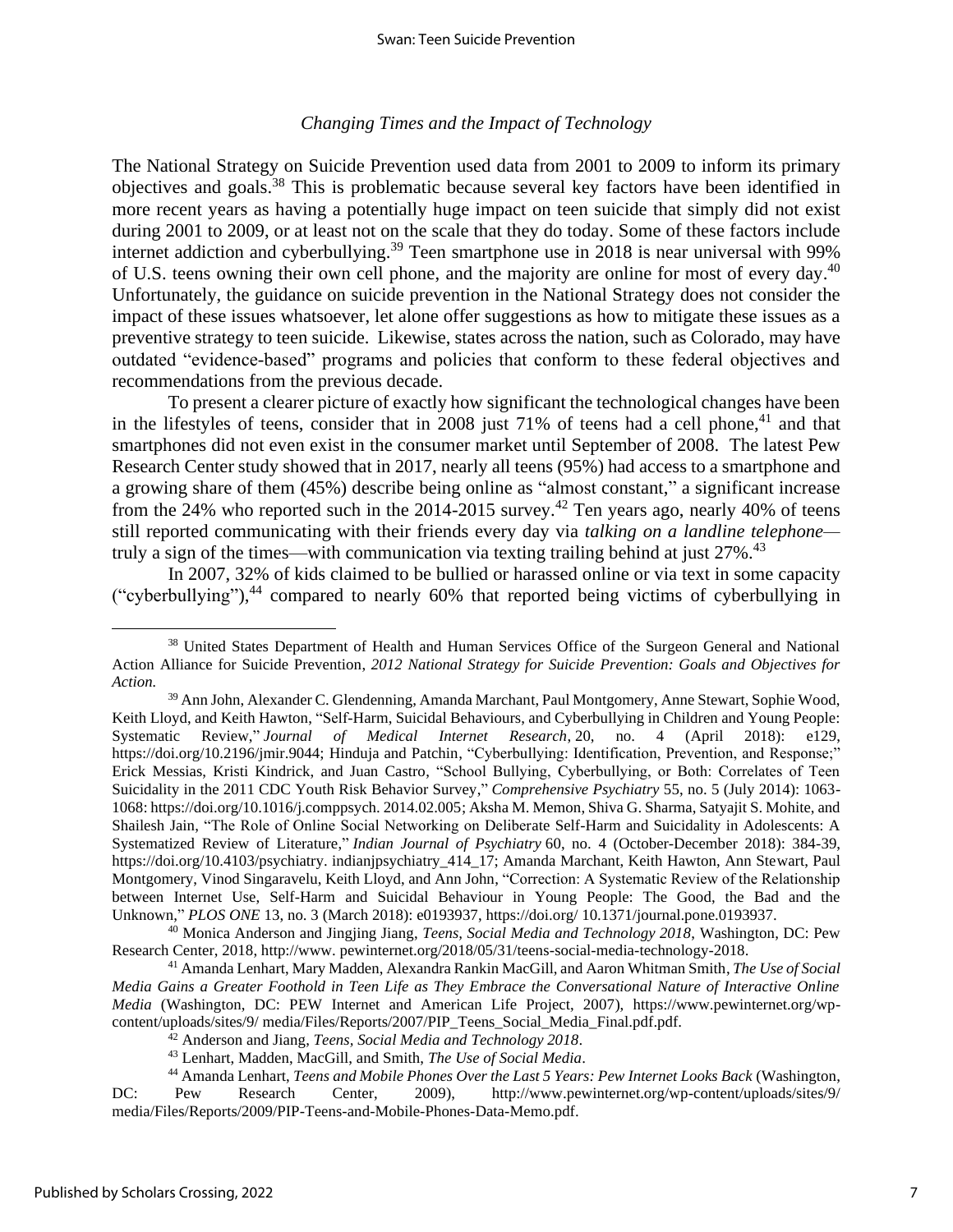2017.<sup>45</sup> Those who are online almost constantly (45% of teens) are far more likely to experience cyberbullying (67%), and the majority of them also feel that cyberbullying is a "major problem," one that teachers and politicians in particular have failed to control. <sup>46</sup> Additionally, the most recent empirical evidence consistently links high levels of internet use with sleep deprivation, inactivity and obesity, stress on social relationships and increased loneliness, distracted and unsafe driving behaviors, lack of general productivity, and mental wellness issues.<sup>47</sup> Most recent research also shows self-harming behaviors and suicidal ideation to be linked to high levels of internet use.<sup>48</sup>

## Social Media

In 2018, "cyberbullying" is perhaps no longer the only real danger to kids who spend time online. Kids today have what amounts to two separate lives: one lived in reality and one (or more) lived online. One of the many problems with kids spending excessive time online is that "digital life, and social media at its most complex, is an interweaving of public and private personas, a blending and splintering of identities unlike anything other generations have experienced."<sup>49</sup> After researching and writing the story of Madison Holleran, the 19 year old Ivy League student and track star who jumped off a parking garage to her death, ESPN journalist Kate Fagan writes that today "it's easier to feel connected online than to truly connect in real life. So plugging in becomes addicting. We'd rather sign on and feel some superficial sense of connection than work and possibly fail at true connection offline. Being in the real world can be uncomfortable, especially after you spend so much time online."<sup>50</sup> Holleran was never found to have been bullied but did spend a significant amount of time each day texting friends and posting on Instagram. Fagan speculates that among other things, this double life spent cultivating her online image kept her from the genuine and authentic in-person relationships and communication that could have better identified her calls for help when reaching out prior to her death.<sup>51</sup> Sadly, Holleran's story does not appear to be unique. While each suicide is complex, there is a growing number of suicides today that highlight the danger of lives lived online—isolated from, or incapable of forming, realworld connection.<sup>52</sup>

In October of 2018, following two suicides occurring within just three days at a high school in Littleton, Colorado, school administrators followed a familiar routine. Letters were sent to the school community offering crisis intervention, grief counselors were available for students at school, and parents were reassured of their commitment to zero tolerance on bullying. Interestingly, the students focused their attention elsewhere after the suicide deaths of their peers.

<sup>45</sup> Anderson and Jiang, *Teens, Social Media and Technology 2018*.

 $46$  Ibid.

<sup>47</sup> Jeremy McCarthy, Brent Bauer, Amit Sood, Paul J. Limburg, Tanya Goodin, and Theirry Malleret, "Wellness in the Age of the Smartphone," (Miami, FL: Global Wellness Institute, 2018) https://www. globalwellnessinstitute.org/global-wellness-institute-blog/2018/4/10/new-report-wellness-in-the-age-of-thesmartphone.

<sup>&</sup>lt;sup>48</sup> Memon, Sharma, Mohite, and Jain, "The Role of Online Social Networking."

<sup>49</sup> Kate Fagan, *What Made Maddy Run: The Secret Struggles and Tragic Death of an All-American Teen* (New York: Little, Brown and Company, 2017).

<sup>50</sup> Kate Fagan, *What Made Maddy Run*, 141.

 $51$  Ibid.

<sup>52</sup> Adam Gazzaley and Larry D. Rosen, *The Distracted Mind: Ancient Brains in a High-Tech World* (Cambridge, MA: The MIT Press, 2016).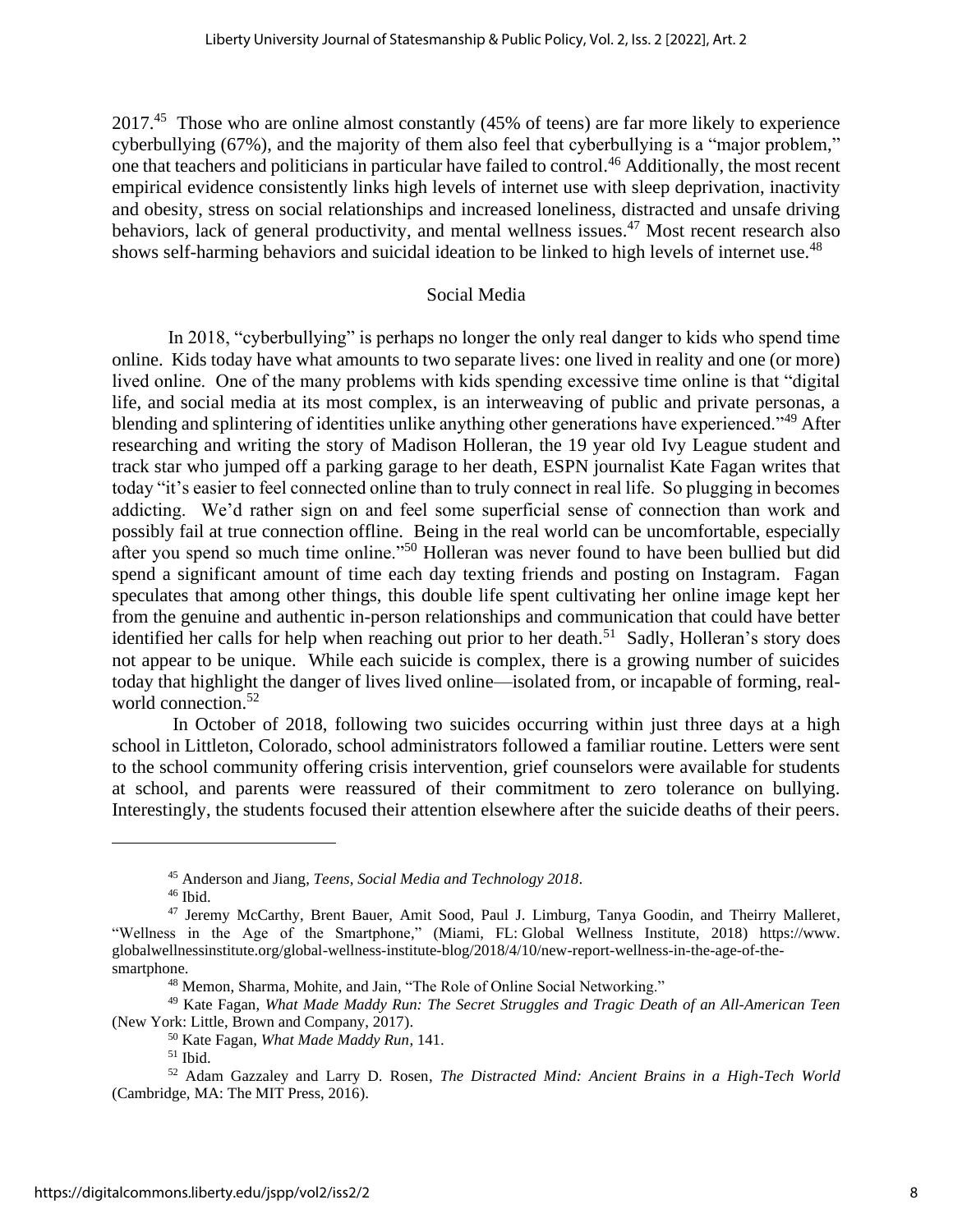At this high school, a push for Offline October went into effect, driven by students who saw an obvious problem with the amount of screen time and social media consumption among their classmates. Students interviewed commented that they wished for more face-to-face connection with others and felt this could be a far more powerful way to prevent these tragic deaths.<sup>53</sup> Offline October is a grass-roots movement started by four high school students in Littleton, Colorado, in 2017. This unique student-led organization created a website with promotional videos and flyers urging other students and schools to participate in going "screen free" and getting off social media for the full month of October. One of the group's catch phrases, "don't post a story, live one," speaks strongly to the need for teens to stop living each moment simply for the photo or comment they can post to social media.<sup>54</sup> It is interesting to note that teens see a major problem with social media consumption and a failure to connect face-to-face with others, yet *reducing social media consumption is not a part of any known teen suicide prevention strategies to date*.

The National Strategy for Suicide Prevention makes no reference to individual internet usage, social media, gaming, or any other online activity or media type consumption that affects individuals on a daily, personal level.<sup>55</sup> Naturally the problems that exist today between social media, cyberbullying, and teen suicide were nearly non-existent in the timeframe which the National Strategy drew data from to form its conclusions (2001-2009). MySpace got going in 2005, Facebook kicked off in 2006, but it was only after teens started acquiring smartphones that social media profiles among youth started to rise around 2010. Even then, text messaging was still the dominant way for teens to connect with friends, not via social media.<sup>56</sup> In this way, teen use of technology alone is a sizeable missing piece from the data used to inform the National Strategy on Suicide Prevention.

The potential impact of social media on teen suicide is critical and should clearly be studied further in empirical research. Social media consumption could also be exacerbating other issues that are known correlations to suicidality such as diminishing supportive relationships, causing conflict between parents and children, and reducing involvement in school activities. Surveys show that teens spend a significant portion of every day online, with most (89%) reporting they are online "several times per day" or "almost constantly."<sup>57</sup> Studies show that teens have mixed views on the effect social media is having on them and their peers, but many express concerns about bullying, and one in three believe social media to have a more negative than positive effect on their lives.<sup>58</sup>

Another concern is that the landscape of social media in which teens spend most of their time looks remarkably different than it did just three years ago and is constantly changing with new technology and newly developed online platforms. What kids prefer online one day might

<sup>53</sup> Jennifer Brown, "Offline October: Littleton Students Organize Social Media Blackout after Teen Suicides," *The Denver Post*, October 13, 2017, https://www.denverpost.com/2017/ 10/13/offline-october-studentsocial-media-blackout/.

<sup>54</sup> Offline October, https://offlineoctober.com/.

<sup>55</sup> United States Department of Health and Human Services Office of the Surgeon General and National Action Alliance for Suicide Prevention, *2012 National Strategy for Suicide Prevention: Goals and Objectives for Action.*

<sup>56</sup> Lenhart, Amanda, Rich Ling, Scott Campbell, and Kristen Purcell, *Teens and Mobile Phones: Text Messaging Explodes as Teens Embrace it as the Centerpiece of Their Communication Strategies with Friends* (Washington, DC: Pew Internet and American Life Project, 2010), https://www.pewresearch.org/internet/ 2010/04/20/teens-and-mobile-phones/.

<sup>57</sup> Anderson and Jiang, *Teens, Social Media and Technology 2018*.

<sup>58</sup> Ibid.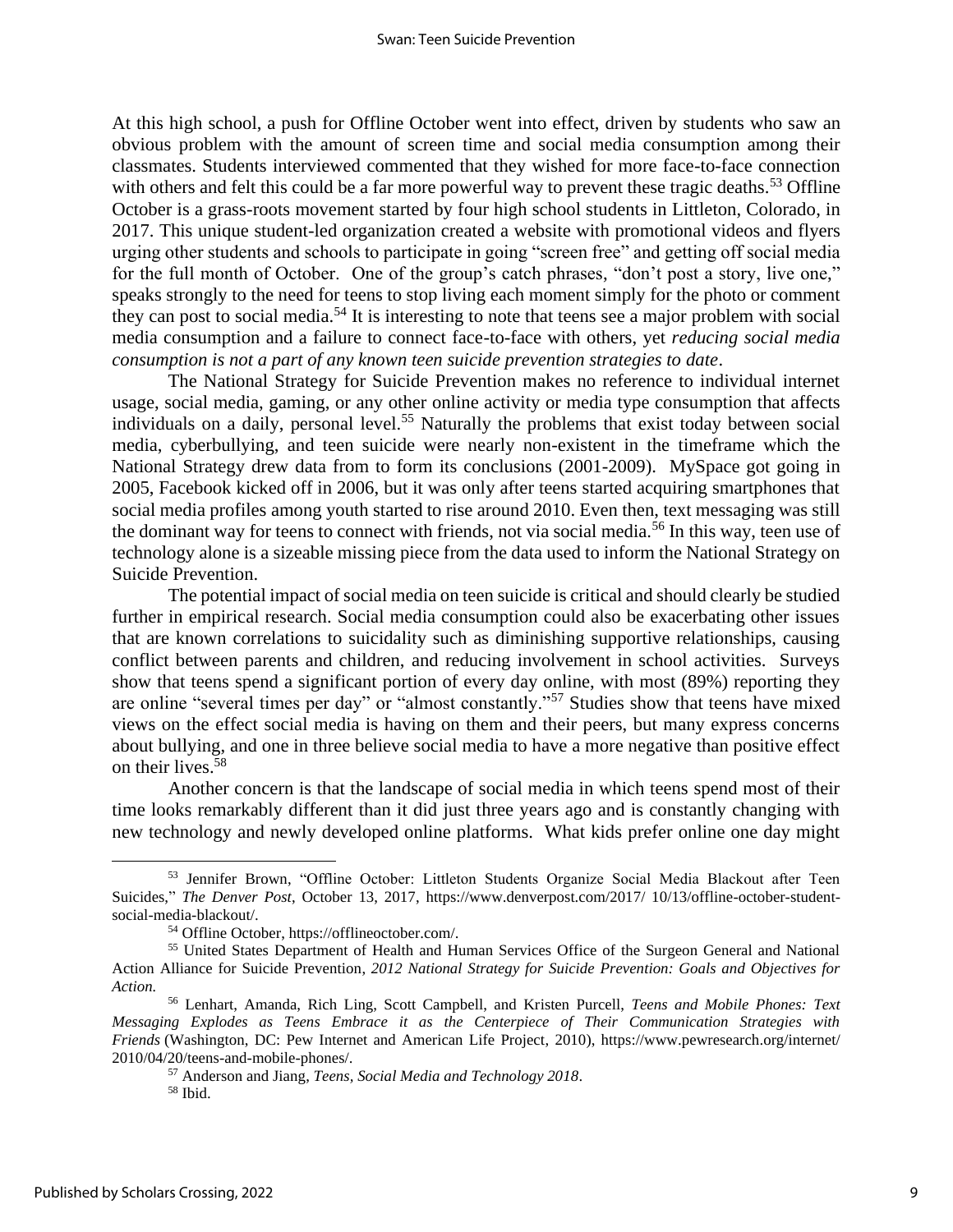very well change by the next, thus making it more difficult for parents and schools to keep up with how, where, and with whom teens are spending all of this time online. Just 55% of teens had social media profiles ten years ago<sup>59</sup> versus the 88% that do today.<sup>60</sup> According to Pew Research data from 2015, 71% of teens used Facebook—a number that has dropped by 20% in 2018. Today the preferred social media platforms are YouTube, Instagram, and Snapchat, of which adults and parents use far less and are likely far less familiar with.<sup>61</sup>

Finally, a critical issue is the unknown affect that social media is having on the psychological development of children who use it, especially for those who do so excessively. Instagram is a favorite of teens today with over 70% of 18-year-olds using the platform, yet some preliminary research has shown negative outcomes on children who use it. Instagram was ranked the "most negative platform in terms of sleep (quality and amount of sleep), body image (how respondents felt about their looks), and FoMO (the ''fear of missing out,'' or the fear that people are missing out by not being present in their various social circles)."<sup>62</sup> There are also concerns about the way "social media functions as a 'highlight reel' rather than a true reflection of day-today life. In comparison to other social networks, Instagram is uniquely poised to set unrealistic expectations, feelings of inadequacy, and low self-esteem."<sup>63</sup>

# News Media and Hollywood Portrayals of Suicide

Another critical area that should be addressed more pointedly is that children across the country are regularly digesting dangerous portrayals of suicide in both journalism and entertainment media. How Hollywood and the news media describe instances of suicide has been identified as a critical area in suicide prevention. The National Strategy for Suicide Prevention calls for the promotion of "responsible media reporting of suicide, accurate portrayals of suicide and mental illnesses in the entertainment industry, and the safety of online content related to suicide." <sup>64</sup> These guidelines are supposed to minimize the effect of *suicide contagion*, a phenomenon that occurs when it is believed other suicides have occurred as the result of a primary suicide that was reported on negatively.<sup>65</sup> Through messaging, news reporters and entertainment industry representatives are uniquely positioned to change the narrative about teen suicide from one of stigma to one that supports getting help and having hope for recovery. In the interest of minimizing contagion while also "changing the conversation" about suicide, the Action Alliance

<sup>59</sup> Lenhart, Madden, MacGill, and Smith, *The Use of Social Media*.

<sup>60</sup> Anderson and Jiang, *Teens, Social Media and Technology 2018*.

 $61$  Ibid.

<sup>62</sup> Brenda K. Wiederhold, "The Tenuous Relationship Between Instagram and Teen Self-Identity," *Cyberpsychology, Behavior and Social Networking* 21, no. 4 (April 2018): 215-216, https://doi.org/10.1089/ cyber.2018.29108.bkw, 215.

<sup>63</sup> Wiederhold, "The Tenuous Relationship Between Instagram and Teen Self-Identity."

<sup>64</sup> United States Department of Health and Human Services Office of the Surgeon General and National Action Alliance for Suicide Prevention, *2012 National Strategy for Suicide Prevention: Goals and Objectives for Action.*

<sup>65</sup> Patrick W. O'Carroll, *Suicide Contagion and the Reporting of Suicide: Recommendations from a National Workshop* (Atlanta, GA: Centers for Disease Control and Prevention, 2001), https://www.cdc.gov/mmwr/ preview/mmwrhtml/00031539.htm; United States Department of Health and Human Services Office of the Surgeon General and National Action Alliance for Suicide Prevention, *2012 National Strategy for Suicide Prevention: Goals and Objectives for Action*; World Health Organization, *Preventing Suicide: A Resource for Media Professionals, Update 2017* (Geneva: World Health Organization, 2017), http://www.who.int/mental\_health/prevention/suicide/ resource\_media.pdf.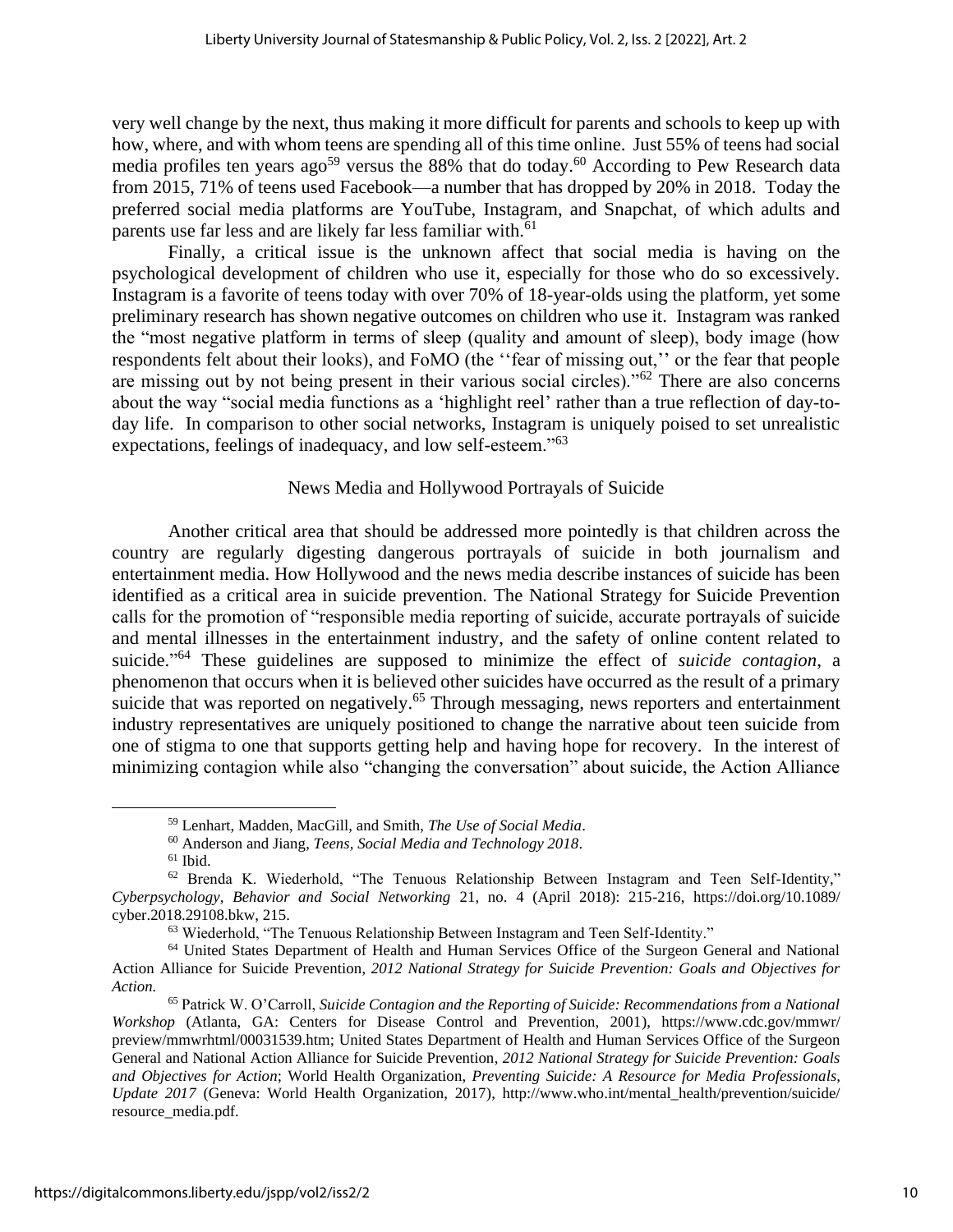(a private partner with the Department of Health and Human Services that collaborated on the National Strategy on Suicide Prevention in 2012) has put forth recommendations for reporting on suicide that include not using sensationalized headlines, not explicitly describing the suicide method, and not speculating on motives for the suicide or recounting what was written in a suicide note specifically. 66

Despite this guidance from national standards, one recent study of 184 U.S. news articles showed journalists are largely not complying with these recommendations in how they report on suicides,<sup>67</sup> and what is happening with Hollywood's portrayal of teen suicide is questionable at best and inciting contagion at worst. Perhaps the most recognizable TV show to breach the subject of teen suicide in graphic detail is the Netflix original "13 Reasons Why," the network's most popular and widely viewed show of 2017. Google searches for "how to commit suicide" rose by 26% in the weeks following the release of the show, prompting serious concerns about contagion.<sup>68</sup> Another study found those concerns to be well placed. University of Michigan researchers surveyed 87 children in an in-patient facility following suicide related incidents and found that over half reported that watching "13 Reasons Why" increased their risk of suicide.<sup>69</sup> Also noted was that of the children who watched the show, the majority did so alone, and the average age of participants was 14 years old. Among those with significantly increased suicide risk following watching the show were those who more strongly identified with the series' main character.<sup>70</sup>

Taking a closer look at "13 Reasons Why," there is no adherence to the guidance from any of the major suicide prevention organizations on how to responsibly report on suicide. While the show's creator and writers claim they genuinely want to use this show to "change the conversation" and bring attention to the issue of bullying and sexual assault in relation to suicide in particular,  $71$ it presents a multitude of problems when the viewership of the show is primarily young teens and not the mature audience it should be intended for. Given the distinct lack of adherence to responsible suicide reporting portrayals in conjunction with the increased suicidality of at-risk youth who watch the show, it appears a more precise inspection of this show's messages are warranted to further examine this dynamic.

Despite the show's writers' intentions or motives, several dangerous messages appear throughout the show for child viewers. First is that despite the presence of caring, well-intentioned "trusted adults," the code of silence between teens and adults should be kept at all costs. Several scenes depict dialogue between teen characters insisting that trusted adults should not be informed of even the most serious situations—felonies included. At least three other characters (in addition

<sup>66</sup> United States Department of Health and Human Services Office of the Surgeon General and National Action Alliance for Suicide Prevention, *2012 National Strategy for Suicide Prevention: Goals and Objectives for Action.*

<sup>67</sup> Rachel Young, Roma Subramanian, Stephanie Miles, Amanda Hinnant, and Julie Andsager, "Social Representation of Cyberbullying and Adolescent Suicide: A Mixed-Method Analysis of News Stories," *Health Communication* 5, no. 9 (September 2017): 1082-1092, https://doi.org/10.1080/10410236.2016.1214214.

<sup>68</sup> John W. Ayers, Benjamin M. Althouse, Eric C. Leas, Mark Dredze, and Jon-Patrick Allem, "Internet Searches for Suicide Following the Release of *13 Reasons Why*," *JAMA Internal Medicine* 177, no. 10 (July 2017): 1527-1529, http://doi.org/10.1001/ jamainternmed.2017.3333.

 $69$  Victor Hong, Cynthia J. Ewell Foster, Christina S. Magness, Taylor C. McGuire, Patricia K. Smith, Cheryl A. King, "13 Reasons Why: Viewing Patterns and Perceived Impact Among Youths at Risk of Suicide," *Psychiatric Services* 70, no. 2 (Feb 2019): 107-114, http://doi.org/10.1176/appi.ps.201800384.

 $70$  Ibid.

<sup>71</sup> Nic Sheff, "13 Reasons Why Writer: Why We Didn't Shy Away from Hannah's Suicide," *Vanity Fair*. April 19, 2017, https://www.vanityfair.com/hollywood/2017/04/13-reasons-why-suicide-controversy-nic-sheffwriter.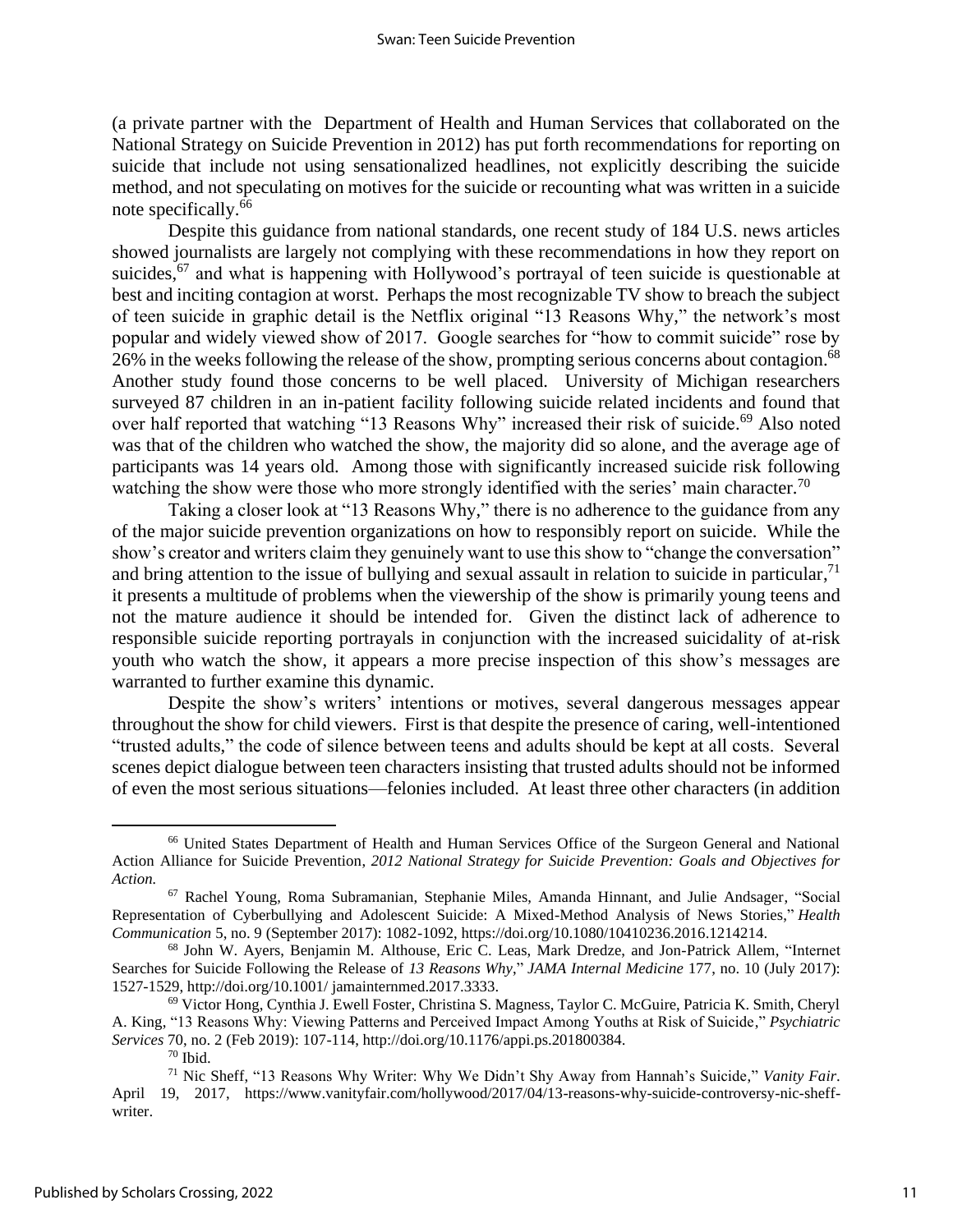to the main character who already completed suicide) profess suicidal ideation and near-attempts to their peers, but never are they encouraged to seek help with trusted adults or mental health professionals—and none do. Other scenes illustrate the message that even when trusted adults are asked for help, they can neither fully understand the situation nor do anything to help. This is the case for the main character who committed suicide after finally seeking help from a trusted adult (her high school counselor) about being sexually assaulted. This pervasive message that adults cannot actually be trusted is a heavy contradiction to the current prevention programs like Sources of Strength that emphasize and rely almost exclusively on a message of the importance of trusting adults.

In the face of a media and entertainment industry that, while perhaps genuine in their desire to destigmatize suicide, is failing to adhere to responsible reporting measures that reduce instances of contagion, it should be considered that parents step in and monitor the media consumption of their children. This is particularly critical for those children who are already struggling with mental illness or suicidal ideation, but for all other children as well the impact of viewing graphic portrayals of a violent suicide and the other dangerous messages of shows like "13 Reasons Why" are harmful and numerous.<sup>72</sup> Controlling Hollywood or individual journalists is problematic for a variety of reasons to include that of First Amendment free speech. However, teen suicide prevention strategy might try to reduce the impact of irresponsible and graphic portrayals of suicide, especially in entertainment media, by more directly enlisting parents in the task of censoring explicit TV shows or movies. This is especially important for younger or more vulnerable teens who are not emotionally equipped to process themes and portrayals of suicide in a healthy or mature way.<sup>73</sup>

# Access to Mental Health Services

Some teen suicide prevention programs, such as the popular Garrett Lee Smith Youth Suicide Prevention Program, show that "gatekeeper training" (training teachers and others with primary access to teens to identify and support kids who need access to mental health services) can reduce suicide mortality.<sup>74</sup> However, the relationship between access to mental health services and reducing the teen suicide rate is tenuous at best. Utilizing mental health services when appropriate is likely beneficial to overall health in most cases, but there is little evidence showing that access alone (in the absence of perhaps a "gatekeeper" who takes a specific interest in the teen's life and circumstances) has a significant impact on reducing teen suicide. Many studies have confirmed that teens with suicidal ideation are far less likely than those without suicidal ideation to seek help from any source. Even when mental health services are provided, the utilization of such services is historically low among such individuals.<sup>75</sup> Notably, studies also show that a large

<sup>72</sup> Madelyn Gould, Patrick Jamieson, and Daniel Romer, "Media Contagion and Suicide Among the Young," *American Behavioral Scientist* 46, no. 9 (May 2003): 1269-1284, http://www.doi.org/10.1177/ 0002764202250670; Hong, Foster, Magness, McGuire, Smith, and King, "13 Reasons Why."

<sup>73</sup> Hong, Foster, Magness, McGuire, Smith, and King, "13 Reasons Why."

<sup>74</sup> Christine Walrath, Lucas G. Garraza, Hailey Reid, David B. Goldston, and Richard McKeon, "Impact of the Garrett Lee Smith Youth Suicide Prevention Program on Suicide Mortality," *American Journal of Public Health* 105, no. 5 (May 2015): 986-993, https://doi.org/10.2105/AJPH.2014.302496.

<sup>75</sup> Pamela A. Carlton and Frank P. Deane, "Impact of Attitudes and Suicidal Ideation on Adolescents' Intentions to Seek Professional Psychological Help," *Journal of Adolescence* 23, no. 1 (February 2000). 35-45, https://doi.org/10.1006/jado.1999.0299; Melanie Hom, Ian H. Stanley, and Thomas E Joiner Jr., "Evaluating Factors and Interventions that Influence Help-Seeking and Mental Health Service Utilization among Suicidal Individuals: A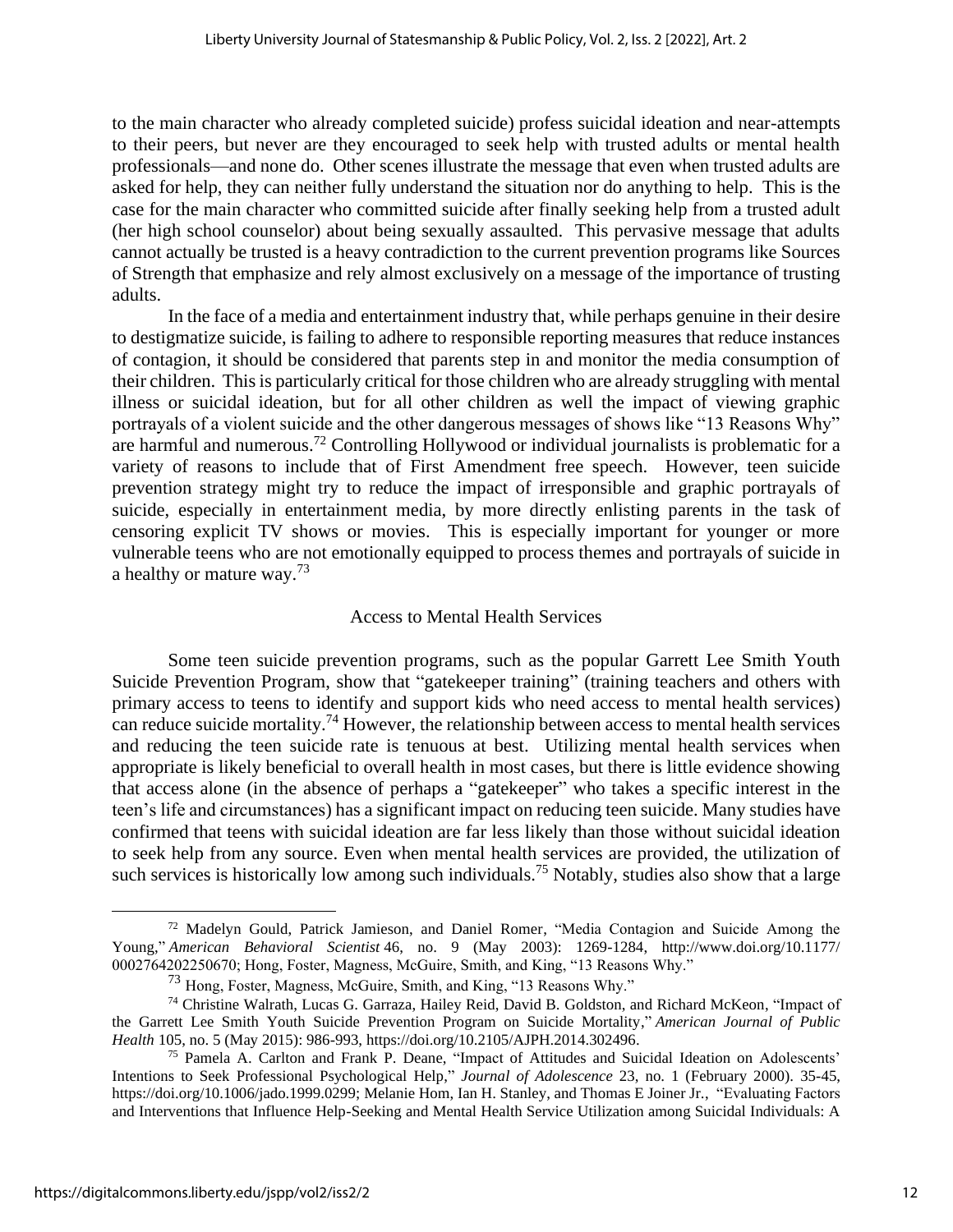number of teens today have emotional problems, yet the majority of those who do seek help do so from their friends rather than from parents or professionals.<sup>76</sup> A systematic review of 17 studies on help-seeking behaviors among youth with suicidal ideation found the rates of mental health service use to be consistently below  $50\%$ .<sup>77</sup> Thus, prevention programs that focus heavily on positioning additional mental health providers and screening in a school setting could be significantly less effective than focusing resources on other strategies.

An additional and compelling problem is that the use of mental health screening and treatment is only helpful in identifying and treating those *who have already developed mental health problems and suicidal ideation*. In this way, the use of mental health services could be considered a defensive tactic at best, and one that is only useful once the initial problems leading to suicide have already occurred and set in. Arguably, mental health services and intervention strategies that are being utilized are akin to putting a bandage on a pre-existing wound. They are treating a symptom as opposed to preventing a disease. This strategy fails to address the root causes of the systemic problems of depression and anxiety, which ultimately lead to the suicidal ideation. The U.S. Surgeon General also recognizes that suicide is not exclusively a mental health problem,<sup>78</sup> and other factors just as critical to teen suicide must be addressed just as rigorously when policies and programs are being developed.

### "Access to a Trusted Adult" and Parental Involvement

Many teen suicide prevention programs heavily emphasize the presence of, or access to, a trusted adult; however, these programs have not been found to significantly reduce suicide attempts.<sup>79</sup> There is also a lack of any empirical research establishing a connection between trusted adult access and suicidal ideation or attempts. Programs like Sources of Strength heavily emphasize the importance of the trusted adult and focus most of their social messaging on this issue. Peer leaders are to model the importance of trusting adults in times of crisis and encourage

Review of the Literature," *Clinical Psychology Review* 40, (August 2015): 28-39, https://doi.org/10.1016/ j.cpr.2015.05.006; Jina Pagura, Sarah Fotti, Laurence Y. Katz, and Jitender Sarren, "Help Seeding and Perceived Need for Mental Health Care among Individuals in Canada with Suicidal Behaviors," *Psychiatric Services* 60, no. 7 (July 2009): 943-949, https://doi.org/10.1176/ ps.2009.60.7.943; Substance Abuse and Mental Health Services Administration, "Half of Adults with Serious Thoughts of Suicide Did Not Receive Mental Health Services," *The NSDUH Report* (Washington, DC: Department of Health and Human Services, 2014), http://www.samhsa.gov/ data/sites/default/files/spot136-suicide-services-2014.pdf.

<sup>76</sup> Madelyn S. Gould, Drew Velting, Marjorie Kleinman, Christopher Lucas, John Graham Thomas, and Michelle Chung, "Teenagers' Attitudes about Coping Strategies and Help-Seeking Behavior for Suicidality," *Journal of the American Academy of Child and Adolescent Psychiatry* 43, no. 9 (September 2004): 1124–1133, http://doi.org/10.1097/ 01.chi.0000132811.06547.31; Amiram Raviv, Alona Raviv, Idit Vago-Gefen, and Abby Schacter Fink, "The Personal Service Gap: Factors Affecting Adolescents' Willingness to Seek Help," *Journal of Adolescence* 32, no. 3 (June 2009): 483-489, https://doi.org/10.1016/j.adolescence.2008.07.004.

<sup>&</sup>lt;sup>77</sup> Lisa Michelmore and Peter Hindley, "Help-Seeking for Suicidal Thoughts and Self-Harm in Young People: A Systematic Review," *Suicide and Life-Threatening Behavior* 42, no. 5 (October 2012): 507-524, https://doi.org/10.1111/j.1943-278x.2012.00108.x.

<sup>78</sup> United States Department of Health and Human Services Office of the Surgeon General and National Action Alliance for Suicide Prevention, *2012 National Strategy for Suicide Prevention: Goals and Objectives for Action.*

<sup>79</sup> Robinson, Cox, Malone, Williamson, Baldwin, Fletcher, and O'Brien, "A Systematic Review of School-Based Interventions."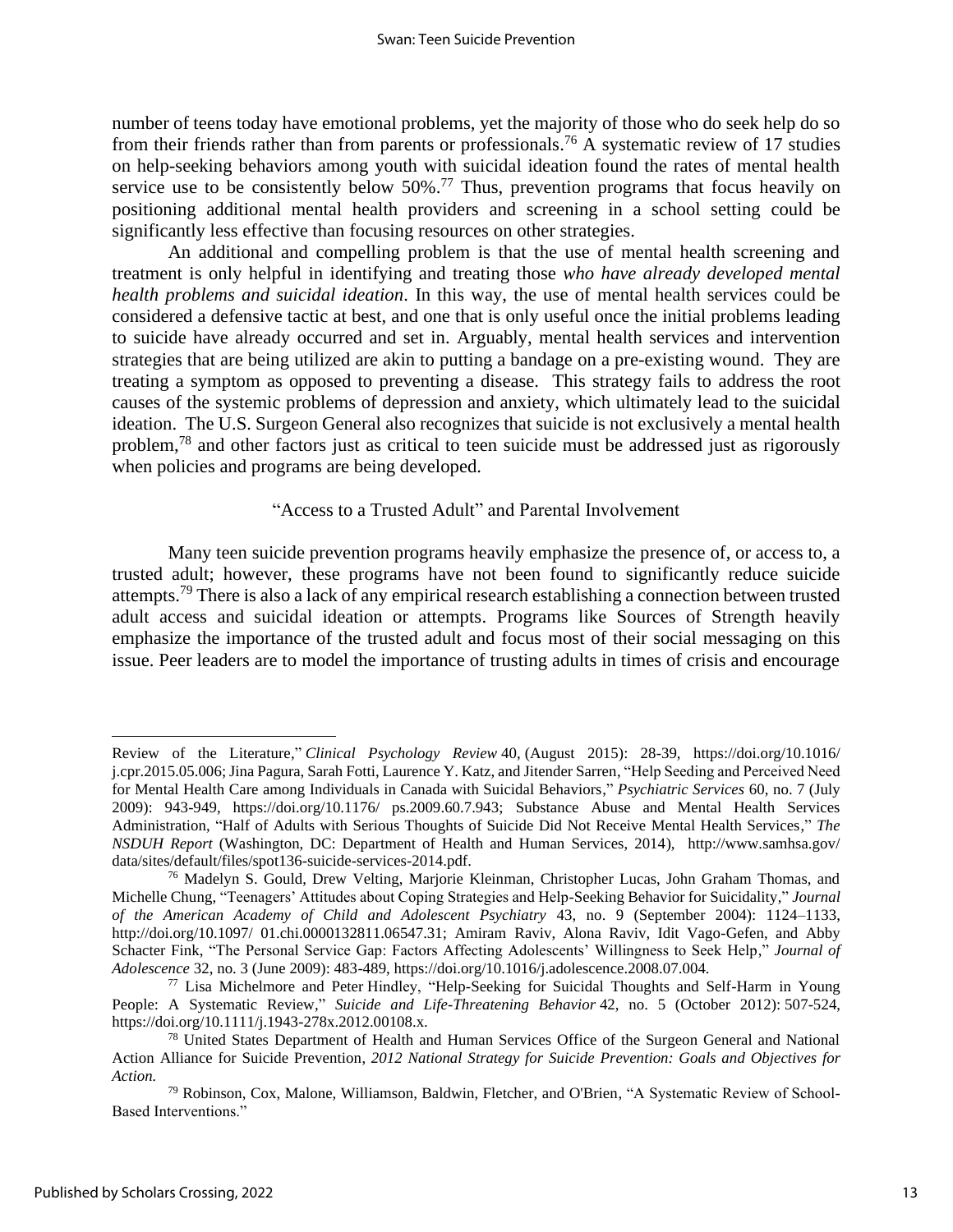classmates to identify and seek out help from the trusted adults in their own lives. <sup>80</sup> This may add to the positive social ecology in schools; however, some questions about this strategy should be considered, such as, why are parents no longer the de-facto "trusted adult" in a child's life? Further, if parents are not or cannot be a "trusted adult," would not this present its own set of potential disadvantages and negative outcomes in that particular child's life? What is happening among teens that has led so few of them to trust and connect with parents? Perhaps these rootcause issues should be considered first, as custodial parents would seemingly be the best and most accessible "trusted adult" a child could have—and the person most likely to discover any red flags of mental illness or suicidal ideation for that child.

While research is inconclusive on the "trusted adult" impact on suicide, studies do show that children with broken familial relationships, and specifically problems with parents, are at significantly greater risk for suicidal ideation.<sup>81</sup> Additionally, familial discord such as divorce, absent parents, and high levels of parental conflict has been consistently linked to a host of negative outcomes for children including mental illness that can lead to suicidal ideation.<sup>82</sup> Overall, it may be important to circle back and first consider why there is such a need to find or establish trusted adults in the lives of teens to begin with and then reexamine through research any potential statistical links between the presence of trusted adults and teen suicide.

Parents are clearly in the best position to not only support their child in times of crisis—as their "trusted adult"—but also to identify potential problems and assist with solutions. It is likely more feasible for bureaucrats and school administrators to emphasize access to mental health resources and screening instead of trying to find solutions to the complicated problems that research has associated with teen suicide—namely cyberbullying and excessive time online problems that often take place outside of schools and are more able to be identified and impacted by parents. Curtailing those issues can truly only happen if families are involved to the extent that they take proactive measures to limit their child's access to unhealthy amounts and types of media. Further, it is a parent or custodial guardian that can most readily ascertain the appropriate limits for their child and can enforce said limits or take corrective measures for the well-being of their child. Additionally, it can be incredibly difficult to identify and/or change the behaviors of someone else's child, as parents of bullied children often know too well. In some instances, the school is bound by policies that protect both parties and their hands are tied when dealing with "he said, she said" accounts of bullying victimization, and no witnesses or physical evidence of wrongdoing. Issues like these have made dealing with instances of bullying or cyberbullying appropriately—and holding bullies accountable—exceedingly difficult. Thus, it seems it would be beneficial for schools to take a new approach in reaching out more directly to parents who have likely have more options for dealing with such situations that do school administrators.

<sup>80</sup> Peter A. Wyman, C. Hendricks Brown, Mark LoMurray, Karen Schmeelk-Cone, Mariya Petrova, Qin Yu, Erin Walsh, Xin Tu, and Wei Wang, "An Outcome Evaluation of the Sources of Strength Suicide Prevention Program Delivered by Adolescent Peer Leaders in High Schools," *American Journal of Public Health* 100, no. 9 (September 2010): 1653-1661, http://doi.org/10.2105/AJPH.2009.190025.

<sup>81</sup> Holland, Vivolo-Kantor, Logan, and Leemis, "Antecedents of Suicide among Youth Aged 11–15."

<sup>82</sup> Christy Kleinsorge and Lynne M. Covitz, "Impact of Divorce on Children: Developmental Considerations," *Pediatrics in Review* 33, no. 4 (April 2012): 147-54, http://doi.org/ 10.1542/pir.33-4-147; Sara McLanahan, Laura Tach, and Daniel Schneider, "The Causal Effects of Father Absence," *Annual Review of Sociology*  39 (July 2013): 399-427, https://doi.org/ 10.1146/annurev-soc-071312-145704; Daniel Potter, "Psychosocial Well‐ Being and the Relationship between Divorce and Children's Academic Achievement." *Journal of Marriage and Family* 72, no. 4 (July 2010): 933-946, https://doi.org/10.1111/j.1741-3737.2010.00740.x.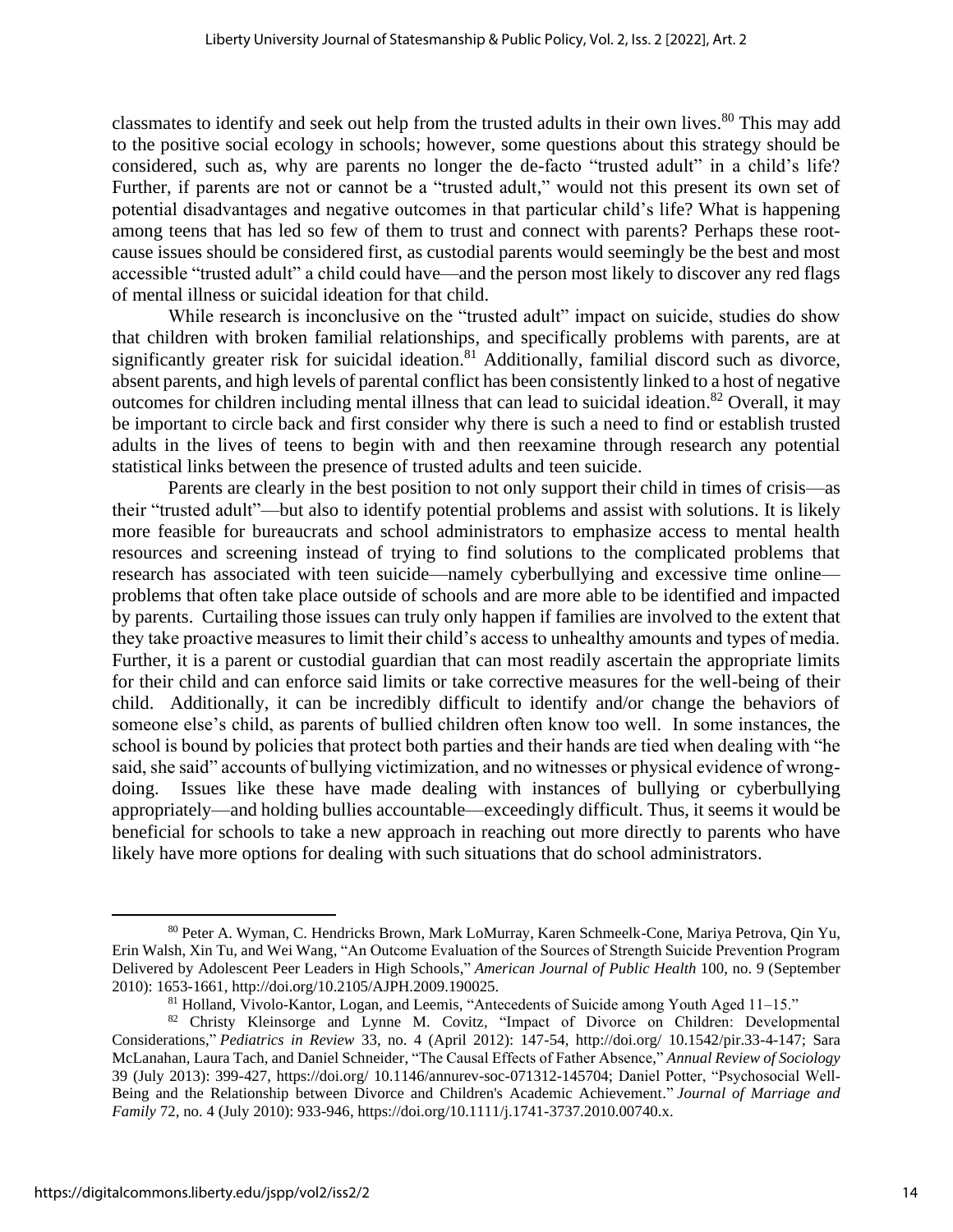Recent studies have linked both peer victimization and perpetration, and youth suicide with poor familial situations—and more specifically, broken relationships with parents.<sup>83</sup> CDC data confirms the leading antecedent to suicide is relationship problems—identified in 42% of the suicides in their sample.<sup>84</sup> Specifically for adolescents and teens, who are already at risk for conflict between them and parents, a focus on stability in the home and trusting familial relationships could be helpful. One study found that interventions that are specifically directed at enhancing personal resiliency through "more consistent parenting, positive parent-child relationships, and adaptive coping have been shown to have long-lasting impact in at-risk populations."<sup>85</sup> A 2018 study utilizing data from a randomized sample of 482 suicide deaths of children aged 11-15 found the most prevalent antecedent to suicide was relationship problems, particularly with parents.<sup>86</sup> This study and others highlight the critical need to engage family members more directly in suicide prevention strategies and to emphasize the critical need for healthy and *authentic* interpersonal relationships.

The National Strategy lists "Risk and Protective Factors" in a social ecological model, where "connectedness to family" is listed as a minor subset that also includes "connectedness to individuals" in general as well as "connectedness to social institutions." The explanation then gives the example that "high conflict or violent relationships" as well as "family history of suicide" would be where such relationships might cause risk factors for suicide. Given the importance of parental support and involvement in teen suicide risk, it is interesting that "connectedness to family" (specifically parents) is not elaborated on more thoroughly. Further, should connectedness to family really be on the same level of importance (when dealing with suicide risk) as having "connectedness to social institutions?" 87

Family involvement is a key component that is missing in most teen suicide prevention programs. Certainly, the wording of such written plans and objectives references how important family involvement is; however, there is rarely any mention of *how* families should be actively involved or what specific steps they should take to prevent such suicide antecedents like depression, bullying, or substance abuse in their teen's life. Additionally, any reference to family involvement usually has to do with family members recognizing warning signs or specific behaviors that signal a potentially suicidal teen. Beyond this, there is little for a family to do other than wait and hope their child does not become suicidal, and if they do, hope they recognize a specific sign that has been mentioned to them at some point as a red flag.

In order for family involvement to be used as a truly preventive measure to suicidal ideation, strategies should include more specific action items that make parents aware of: (1) the reality and dangers of where and how often their child and his or her peers are online, (2) how to proactively talk to their child about the risks of online addiction, cyberbullying, social media, etc., and (3) how they can control for some of the more common dangers and social problems teens are

<sup>83 &</sup>quot;Suicide Rising Across the U.S;" Holland, Vivolo-Kantor, Logan, and Leemis, "Antecedents of Suicide among Youth Aged 11–15;" Kann, McManus, Harris, Shanklin, Flint, Queen, Lowry, Chyen, Whittle, Thornton, Bradford, Yamakawa, Leon, Brener, and Ethier, "Youth Risk Behavior Surveillance—United States, 2017;" McDougall and Vaillancourt, "Long-term Adult Outcomes of Peer Victimization in Childhood and Adolescence."

<sup>84</sup> "Suicide Rising Across the U.S."

<sup>85</sup> Glowinski, Bucholz, Nelson, Fu, Madden, Reich, and Heath, "Suicide Attempts in an Adolescent Female Twin Sample," 1300.

 $86$  Holland, Vivolo-Kantor, Logan, and Leemis, "Antecedents of Suicide among Youth Aged 11–15."

<sup>&</sup>lt;sup>87</sup> United States Department of Health and Human Services Office of the Surgeon General and National Action Alliance for Suicide Prevention, *2012 National Strategy for Suicide Prevention: Goals and Objectives for Action.*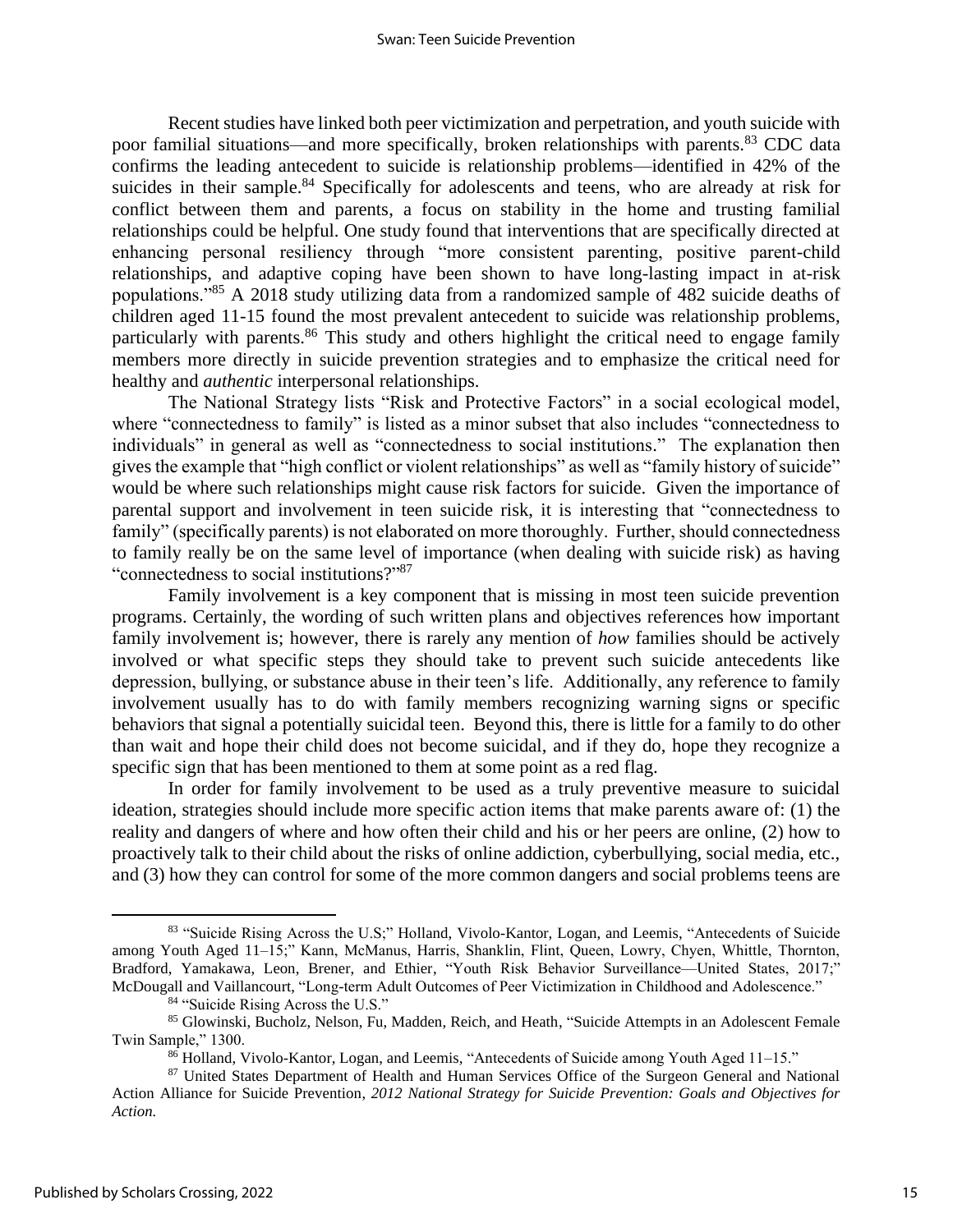facing. Some specific examples could be disseminating information to parents about how to utilize online parent controls to monitor content that children are viewing, how to use tools that measure and track total time spent online, raising awareness about the messaging in TV programs like "13 Reasons Why," or simple periodic reminders of the potential (and many) harms that excessive time online or using social media can create.

# Anti-Bullying Programs

Today, the link between youth suicides and bullying is undeniable,<sup>88</sup> especially so among minority and LGBTQ youth.<sup>89</sup> In the aftermath of a teen suicide, the presence of bullying is also often cited by parents or peers in news reports as a potential catalyst for the incident. A focus on bullying suggests what could be a simple solution by most politicians or school administrators: reduce the bullying and teen suicide will also be reduced. Lawmakers as well often want what appears to be a silver-bullet or quick fix,  $90$  especially so for a high visibility and emotional problem like teen suicide. However, in general, anti-bullying campaigns have been as ineffective as teen suicide prevention programs, and both bullying and suicide continue to escalate as major problems in the social ecology of most high schools.

Bullying among teens has been targeted by school-based prevention programs since the 1999 mass shooting at Columbine High School. Though bullying has always been present and problematic, never before had bullying been pin-pointed as the potential cause of a massive act of teen homicide against peers (in addition to the suicide of the two killers themselves). The collective conscience of the nation was shocked, and as more evidence of the two teens having been targeted by bullies emerged, more pressure came down on legislators and school administrators to take action. Bullying was likely a contributing factor in the Columbine shooting; however, many other factors were present as well, such as strained familial relationships and conflict with parents, past criminal history, and psychological issues such as depression. <sup>91</sup> The many variables of the two shooters' motives that were exposed over the following years of investigation were complex; however, lawmakers took immediate action on the simplest single cause—bullying.<sup>92</sup> Lawmakers and school administrators did not have a silver bullet solution to fix familial discord or the complicated history that led to Dylan Klebold's depression or Eric Harris' proclivity for burglary, but they believed they could at least try to stop kids from harassing one another.

<sup>88</sup> Dorothy L. Espelage, "Introduction: Bullying, Sexual Violence, and Suicide in Education," in *The Wiley Handbook on Violence in Education: Forms, Factors, and Preventions*, ed. Harvey Shapiro, 323-326 (Hoboken, NJ: John Wiley and Sons, 2018); Ian H. Stanley, Lisa M. Horowitz, Jeffrey A. Bridge, Elizabeth A. Wharff, and Stephen J. Teach, "Bullying and Suicide Risk among Pediatric Emergency Department Patients," *Pediatric Emergency Care* 32, no. 6 (June 2016): 347-351, https://doi.org/ 10.1097/PEC.0000000000000537

<sup>89</sup> Richard Montoro, K. Igartua, and B. D. Thombs, "The Association of Bullying with Suicide Ideation and Attempt Among Adolescents with Different Dimensions of Sexual Orientation," *European Psychiatry* 33 (March 2016): S71. https://doi.org/10.1016/ j.eurpsy.2016.01.984; Anna S. Mueller, Wesley James, Seth Abrutyn, and Martin L. Levin, "Suicide Ideation and Bullying among US Adolescents: Examining the Intersections of Sexual Orientation, Gender, and Race/Ethnicity," *American Journal of Public Health* 105, no. 5 (May 2015): 980-985, https://doi.org/10.2105/ajph.2014.302391.

<sup>90</sup> Daniel P. Mears, *American Criminal Justice Policy: An Evaluation Approach to Increasing Accountability and Effectiveness* (New York: Cambridge University Press, 2010.)

<sup>&</sup>lt;sup>91</sup> Dave Cullen, *Columbine* (New York: Twelve, Hachette Book Group, 2009).

<sup>&</sup>lt;sup>92</sup> Daniel P. Mears, Melissa M. Moon, and Angela J. Thielo, "Columbine Revisited: Myths and Realities about the Bullying-School Shootings Connection," *Victims & Offenders* 12, no. 6 (2017): 939-955, https://doi.org/10.1080/15564886.2017.1307295.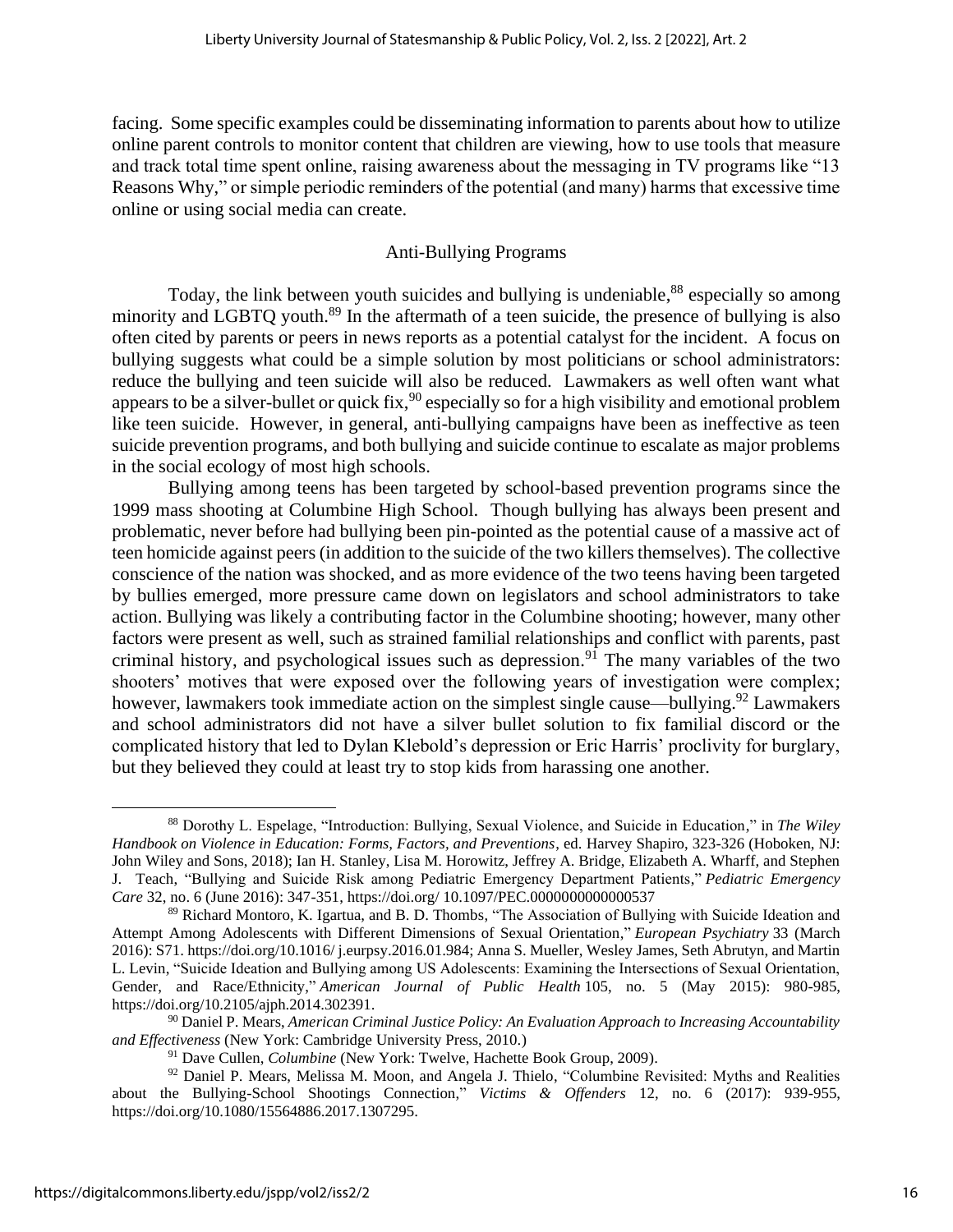Since 1999, all fifty states have passed anti-bullying legislation. Laws vary from state to state but most require all schools to have some form of anti-bullying policy as well as standards for teachers to report instances of bullying to higher levels of authority. Hundreds of school-based anti-bullying programs have been developed and utilized, but when evaluated, few showed even modest correlations to decreased rates of bullying.<sup>93</sup> Empirical research has also failed to identify what the critical components of an effective anti-bullying program actually are.<sup>94</sup> Some concerns have also been raised about various school programs that are little more than posters on the wall. Messaging about zero tolerance for bullying abounds, and while teachers and even students may be able to stop something they witness during class or in the hallways, there is little that has been effective in addressing the bullying that spills over beyond the classroom.<sup>95</sup> This bullying that persists beyond the classroom should be the most critical new area of concern, given the 24/7 connection students now maintain with their classmates on their smartphones and various other devices.

Another reason bullying has been a difficult issue for schools to tackle is because until very recently, there has been no single definition of bullying.<sup>96</sup> This makes taking action even more complicated when bullying takes on less conventional forms that do not meet objective standards. Today, we know bullying can be highly nuanced and extremely subtle, with few teachers or other adults even able to detect it when looking.<sup>97</sup> One in five students report being bullied "at school;"<sup>98</sup> however, this may be a gross underrepresentation of the actual bullying that is occurring today. Much of the research conducted on bullying in the past decade focuses on bullying specifically in the school setting (i.e. happening on school grounds), thus eliminating much of the potential reporting on bullying between students that takes place via texting or on social media or gaming platforms.

Most children used to have some reprieve from bullies, classroom drama, or any other negative situations at school—every evening, weekend, holiday, and all summer long when school was not in session. Today this is not the case. Group texting, social media, online gaming, and videos posted to YouTube, Instagram or Snapchat are just a few of the many ways teens spend their hours outside (and for many even while inside) school walls. All of these are forums that often leave kids open and exposed to dozens, or more likely hundreds, of peers as well as strangers.

<sup>93</sup> Christopher J. Ferguson, Claudia San Miguel, John C. Kilburn, and Patricia Sanchez. "The Effectiveness of School-Based Anti-Bullying Programs: A Meta-Analytic Review." *Criminal Justice Review* 32, no. 4 (December 2007): 401–414. http://doi.org/10.1177/ 0734016807311712; Maria M. Ttofi, and David P. Farrington. "Effectiveness of School-Based Programs to Reduce Bullying: A Systematic and Meta-Analytic Review." *Journal of Experimental Criminology* 7, no. 1 (March 2011): 27-56, http://doi.org/10.1007/s11292-010-9109-1.

<sup>94</sup> Shelley Hymel, Robyn McClure, Miriam Miller, Ellen Shumka, and Jessica Trach, "Addressing School Bullying: Insights from Theories of Group Processes," *Journal of Applied Developmental Psychology* 37 (March-April 2015): 16–24, https://psycnet.apa.org/doi/ 10.1016/j.appdev.2014.11.008.

<sup>&</sup>lt;sup>95</sup> Hinduja and Patchin, "Cyberbullying: Identification, Prevention, and Response."

<sup>96</sup> Mears, Moon, and Thielo, "Columbine Revisited."

<sup>97</sup> Susan M. Swearer, Meredith Martin, Marc Brackett, and Raul A. Palacios II, "Bullying Intervention in Adolescence: The Intersection of Legislation, Policies, and Behavioral Change," *Adolescent Research Review* 2, no. 1 (March 2017): 23-35, http://doi.org/ 10.1007/s40894-016-0037-9.

<sup>98</sup> Kann, McManus, Harris, Shanklin, Flint, Hawkins, Queen, Lowry, Olsen, Chyen, Whittle, Thornton, Lim, Yamakawa, Brener, and Zaza, "Youth Risk Behavior Surveillance—United States, 2015;" Tracy Evian Waasdorp, Elise T. Pas, Benjamin Zablotsky, and Catherine P. Bradshaw, "Ten-Year Trends in Bullying and Related Attitudes Among 4th- to 12th-Graders," *Pediatrics* 139, no. 6 (June 2017): e20162615, https://doi.org/ 10.1542/peds.2016- 2615.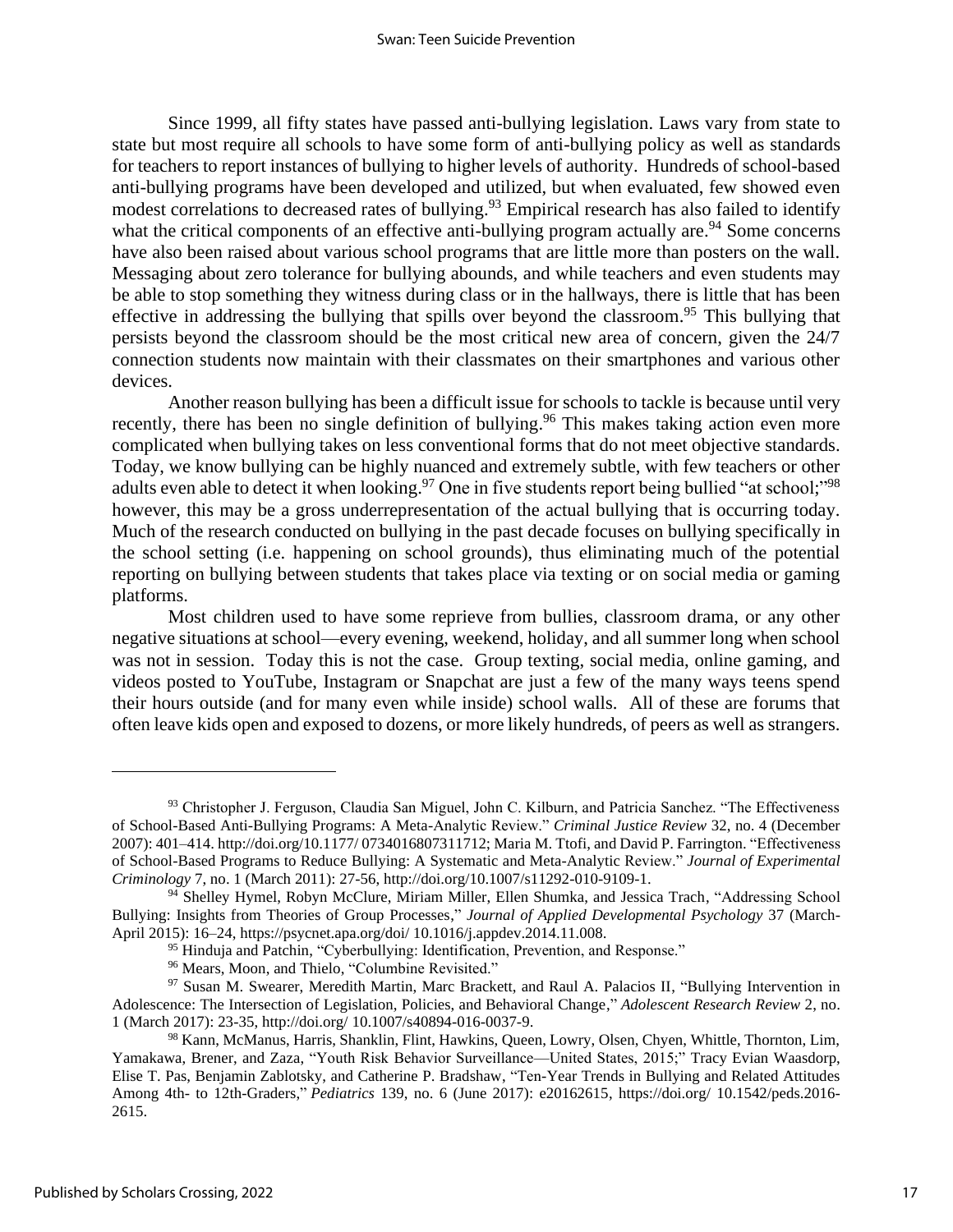The multitude of harms from peer victimization are well documented, and include significant impact on "academic functioning, physical health and neurobiology, social relationships, self-perceptions, and mental health."<sup>99</sup> The International Survey of Children's Well Being collected data that showed more than one third of school-aged children experience bullying victimization.<sup>100</sup> Bullying was an identified problem in 22% of the teen suicide cases studied in one report of teens who committed suicide between 2003 and  $2014$ ;<sup>101</sup> however, it is expected this number could be much higher today given the increased use of social media in the last few years alone in addition to the increases in both how many hours per day teens spend online and how the differing concepts of "bullying" vs. "cyberbullying" may be misused when reporting victimization.

Many anti-bullying strategies appear to have the same fatal flaws that youth suicide prevention strategies do: they rely on kids alerting a trusted adult, they discount or simply fail to include active participation from parents, and they fail (or refuse) to acknowledge the dangers of spending excessive amounts of time online. Thus, in the same way that suicide prevention strategies must change to reflect the reality of kids' lives today, so too do anti-bullying strategies. However, regarding bullying specifically, perhaps the most effective tool of all would be to simply encourage kids to spend less time online, as statistics show they would then be far less likely to become victims of bullying or harassment.<sup>102</sup> This, and other strategies for prevention, should be considered more thoroughly, particularly so as they relate to increased levels of teen suicide.

#### **Conclusion**

While a stated goal of the U.S. Surgeon General is to reduce suicides by 20% by the year  $2020$ ,  $^{103}$  it is clear that "changing the conversation" on suicide, supplying schools with additional counselors, and encouraging teens to alert trusted adults are doing little to reach that goal. Strategies like these that have been outlined in the National Strategy for Suicide Prevention and by other suicide prevention organizations are essentially reactive instead of proactive to the true problems that are fueling suicide. If teen suicide prevention strategies are to be truly an attempt at prevention, they must focus more heavily on the antecedents that have been identified as causes of depression and leading to suicidal ideation—like bullying, broken relationships, internet addiction, and parent-child conflict.

There is certainly merit in continuing to provide appropriate access to mental health services, as well as in continuing to foster prosocial culture in school environments and positive strength-based messaging. While the potential benefits of anti-bullying and suicide prevention

<sup>99</sup> Janet Hicks, Lynn Jennings, Stephen Jennings, Stephan Berry, and Dee-Anna Green, "Middle School Bullying: Student Reported Perceptions and Prevalence," *Journal of Child and Adolescent Counseling* 4, no. 3 (February 2018): 195-208, http://doi.org/10.1080/ 23727810.2017.1422645; McDougall and Vaillancourt, "Longterm Adult Outcomes of Peer Victimization in Childhood and Adolescence," 300; Murat Haner and Heejin Lee, "Placing School Victimization in a Global Context," *Victims and Offenders* 12, no. 6 (October 2017): 845-867, http://doi.org/10.1080/15564886.2017. 1361675.

<sup>100</sup> Gwyther Rees and Gill Main, *Children's Views on Their Lives and Well-Being in 15 Countries: A Report on the Children's Worlds Survey, 2013-14* (York, UK: Children's World Project, 2015), https://www.york.ac.uk/ inst/spru/research/pdf/ChildrensWorlds.pdf.

<sup>101</sup> Kann, McManus, Harris, Shanklin, Flint, Queen, Lowry, Chyen, Whittle, Thornton, Bradford, Yamakawa, Leon, Brener, and Ethier, "Youth Risk Behavior Surveillance—United States, 2017."

<sup>102</sup> Anderson and Jiang, *Teens, Social Media and Technology 2018*.

<sup>&</sup>lt;sup>103</sup> United States Department of Health and Human Services Office of the Surgeon General and National Action Alliance for Suicide Prevention, *2012 National Strategy for Suicide Prevention: Goals and Objectives for Action.*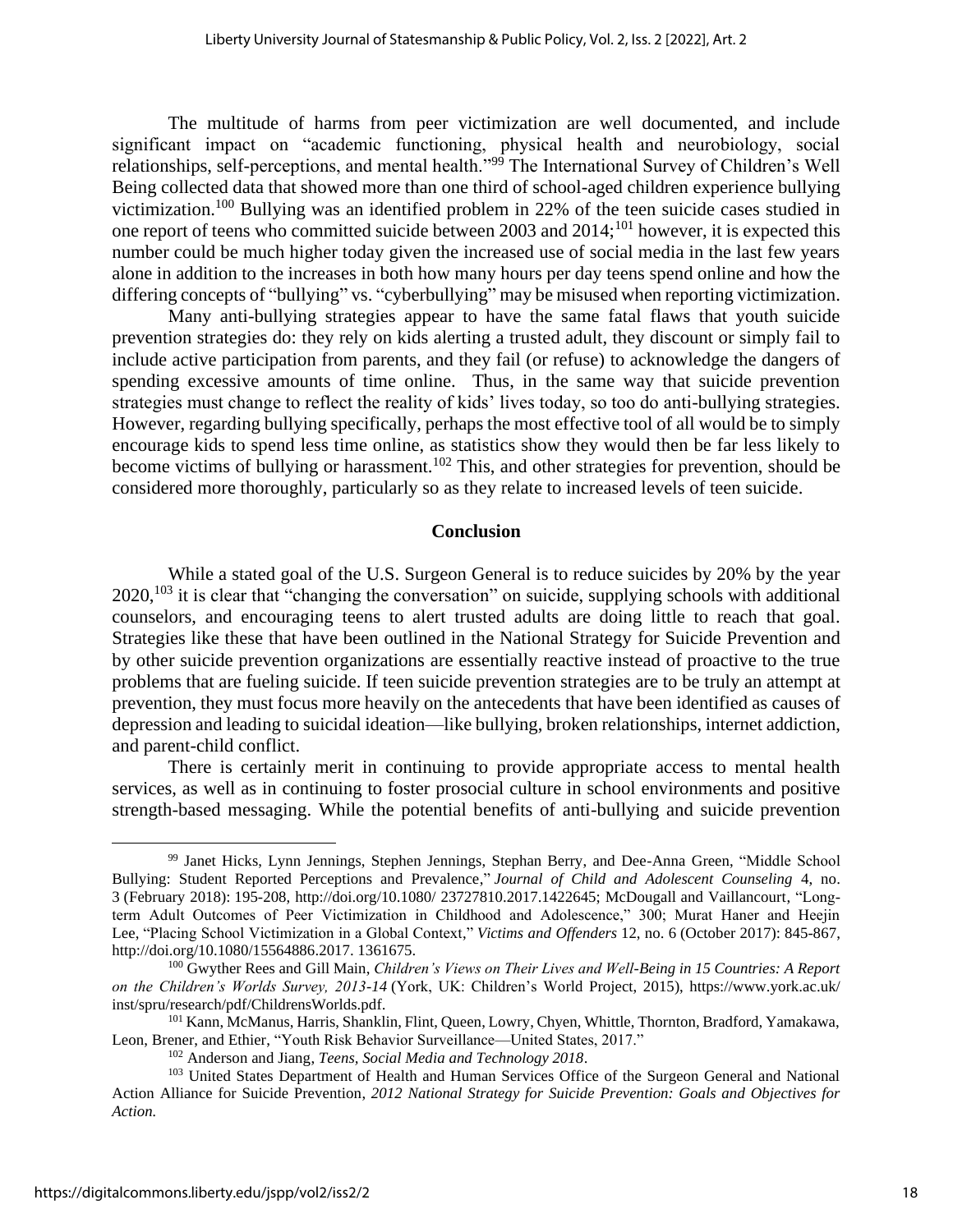programs in schools are complicated to measure, they undoubtedly do good in some ways. The danger, however, is in assuming such programs are doing enough to combat these problems when the evidence clearly shows that suicide itself has not been significantly impacted and other factors must be addressed. Empirical evidence shows that addressing these factors specifically has the potential to prevent the *feelings of hopelessness* that lead to suicidal ideation. In preventing the lead-up to suicidal thoughts—as opposed to confronting and treating suicidal ideation after it has already become a problem—perhaps the rates of completed teen suicide can be reduced. Such strategies aim to curtail the social problems associated with suicidal ideation before they even start.

The goal of most suicide prevention campaigns is to prevent completion of the actual suicide act, not prevention of the root causes to suicidal ideation itself. It is clear that suicidal behavior is highly complex and is often the result of a "constellation of factors;"<sup>104</sup> however, when looking at the most current empirical data, several key factors do emerge with strong potential links to suicidality. Factors like social media consumption are being connected to a host of new problems for teens, especially given the significant amount of time they are spending online each day. Cyberbullying has been a problem on the radar for schools for decades, but in the last several years alone, it has risen dramatically. The negative outcomes for kids with poor parental relationships have been consistently shown in the research for decades, but more recently that has included strong correlations to both peer victimization and suicide among children. Overall, it is critical that teen suicide prevention strategies address research-based factors like these more directly than utilizing social messaging campaigns of "hope and strength" and relying on teens to seek help with adults when it is known from empirical research that the majority who are at risk will never do so.

Finally, current suicide prevention programs for teens must be evaluated on the basis for their reduction of suicide—not simply for how well they increase student and staff knowledge or change perceptions. There should also be a more objective standard for programs touting the label of "evidence-based," and it should be limited to only those that show significant results that are measuring reduction in suicidal ideation, suicide attempts, or completed suicides. The academic community must strengthen the evidence base of the programs that are being funded and implemented across the country, so that critical resources are not being funneled into strategies that have done little to reduce suicide mortality among teens.

<sup>104</sup> Holland, Vivolo-Kantor, Logan, and Leemis, "Antecedents of Suicide among Youth Aged 11–15."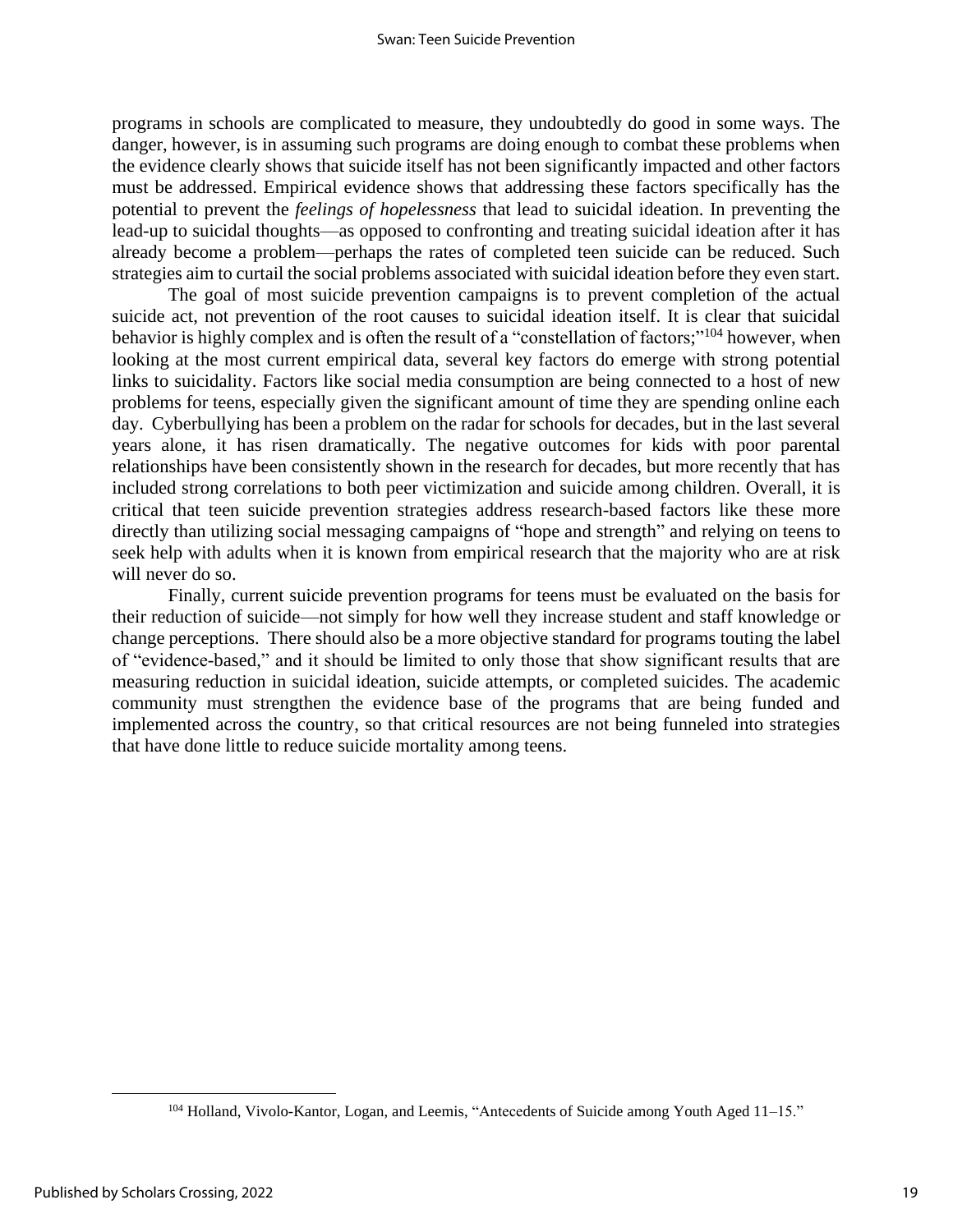# **Bibliography**

- Anderson, Monica, and Jingjing Jiang. *Teens, Social Media and Technology 2018*. Washington, DC: Pew Research Center, 2018. http://www. pewinternet.org/2018/05/31/teens-socialmedia-technology-2018.
- Aseltine Robert H., Amy James, Elizabeth A. Schilling E., Jaime Glanovsky. "Evaluating the SOS Suicide Prevention Program: A Replication and Extension." *BMC Public Health* 7, no. 161 (July 2007). https://doi.org/10.1186/1471-2458-7-161.
- Ayers, John W., Benjamin M. Althouse, Eric C. Leas, Mark Dredze, and Jon-Patrick Allem. "Internet Searches for Suicide Following the Release of *13 Reasons Why*." *JAMA Internal Medicine* 177, no. 10 (July 2017): 1527-1529. http://doi.org/10.1001/ jamainternmed.2017.3333.
- Brown, Jennifer. "Offline October: Littleton Students Organize Social Media Blackout after Teen Suicides." *The Denver Post*. October 13, 2017. https://www.denverpost.com/2017/ 10/13/offline-october-student-social-media-blackout/.
- Brummet, Sarah, Emily Fine, Jarrod Hindman and Lindsey Myer. *Office of Suicide Prevention Annual Report 2016-2017*. Denver, CO: Colorado Department of Public Health and Environment, 2017. https://www.colorado.gov/pacific/sites/default/files/PW\_ISVP\_ OSP-2016-2017-Legislative-Report.pdf.
- Carlton, Pamela A., and Frank P. Deane. "Impact of Attitudes and Suicidal Ideation on Adolescents' Intentions to Seek Professional Psychological Help." *Journal of Adolescence* 23, no. 1 (February 2000). 35-45. https://doi.org/10.1006/jado.1999.0299.
- Chapman, Alexander L., and Katherine L. Dixon-Gordon. Emotional Antecedents and Consequences of Deliberate Self-Harm and Suicide Attempts. *Suicide and Life-Threatening Behavior* 37, no. 5 (October 2007): 543-552. http://doi.org/10.1521/ suli.2007.37.5.543.
- Colorado Department of Public Health and Environment. *2017 Executive Summary: Healthy Kids Colorado Survey*. Denver, CO: Colorado Department of Public Health and Environment, 2017. https://drive.google.com/file/d/1FlpA-UNBbkT4\_ 1L2StvFNUigVs7exvJf/view.
- Cullen, Dave. *Columbine*. New York: Twelve, Hachette Book Group, 2009.
- Curtin, Sally C., Margaret Warner, and Holly Hedegaard. *Increase in Suicide in the United States, 1999-2014*. Hyattsville, MD: National Center for Health Statistics Data Brief, 2016. https://www.researchgate.net/profile/Sally\_Curtin/publication/301564377\_ Increase in Suicide in the United States 1999-2014/links/571a31dc08ae40 8367bc84d6.pdf.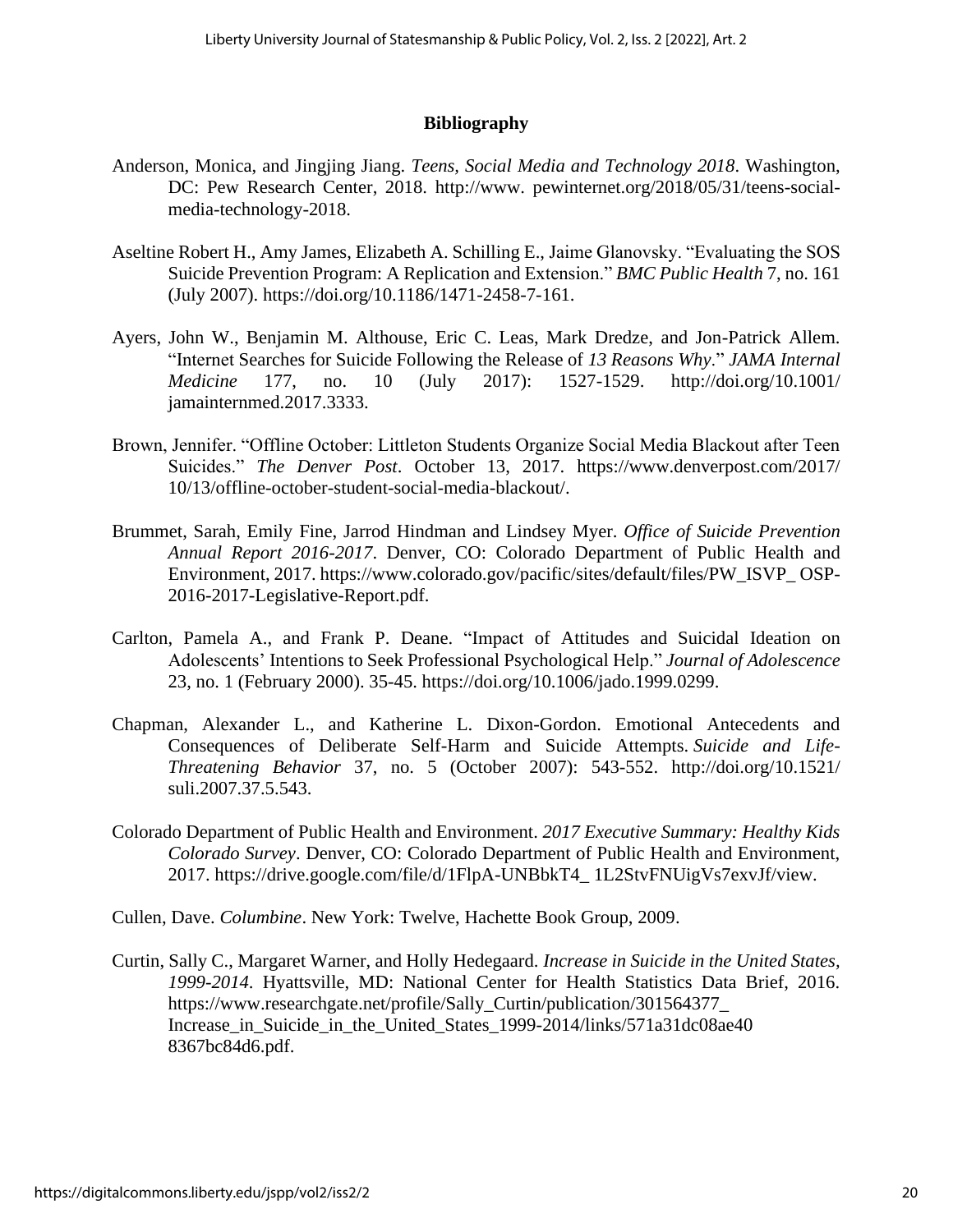- Espelage, Dorothy L. "Introduction: Bullying, Sexual Violence, and Suicide in Education." In *The Wiley Handbook on Violence in Education: Forms, Factors, and Preventions*, edited by Harvey Shapiro, 323-326. Hoboken, NJ: John Wiley and Sons, 2018.
- "Evidence." Sources of Strength. https://sourcesofstrength.org/discover/evidence/.
- Fagan, Kate. *What Made Maddy Run: The Secret Struggles and Tragic Death of an All-American Teen*. New York: Little, Brown and Company, 2017.
- Ferguson, Christopher J., Claudia San Miguel, John C. Kilburn, and Patricia Sanchez. "The Effectiveness of School-Based Anti-Bullying Programs: A Meta-Analytic Review." *Criminal Justice Review* 32, no. 4 (December 2007): 401–414. http://doi.org/10.1177/ 0734016807311712.
- Fetsch, R. J., C.L. Collins, and D. Whitney. *Preventing Youth and Adult Suicide*. Ft. Collins, CO: Colorado State University Extension, 2008. https://extension.colostate.edu/topicareas/family-home-consumer/preventing-youth-and-adult-suicide-10-213/.
- Gazzaley, Adam, and Larry D. Rosen. *The Distracted Mind: Ancient Brains in a High-Tech World*. Cambridge, MA: The MIT Press, 2016.
- Glowinski, Anne L., Kathleen K. Bucholz, Elliot C. Nelson, Qiang Fu, Pamela A. F. Madden, Wendy Reich, and Andrew C. Heath. "Suicide Attempts in an Adolescent Female Twin Sample." *Journal of the American Academy of Child and Adolescent Psychiatry* 40, no. 11 (November 2001): 1300–1307. https://doi.org/10.1097/00004583-200111000-00010.
- Gould, Madelyn S., Drew Velting, Marjorie Kleinman, Christopher Lucas, John Graham Thomas, and Michelle Chung. "Teenagers' Attitudes about Coping Strategies and Help-Seeking Behavior for Suicidality." *Journal of the American Academy of Child and Adolescent Psychiatry* 43, no. 9 (September 2004): 1124–1133. http://doi.org/10.1097/ 01.chi.0000132811.06547.31.
- Gould, Madelyn, Patrick Jamieson, and Daniel Romer. "Media Contagion and Suicide Among the Young." *American Behavioral Scientist* 46, no. 9 (May 2003): 1269-1284. http://www.doi.org/10.1177/0002764202250670.
- Haner, Murat, and Heejin Lee. "Placing School Victimization in a Global Context." *Victims and Offenders* 12, no. 6 (October 2017): 845-867. http://doi.org/10.1080/15564886.2017. 1361675.
- Hicks, Janet, Lynn Jennings, Stephen Jennings, Stephan Berry, and Dee-Anna Green. "Middle School Bullying: Student Reported Perceptions and Prevalence." *Journal of Child and Adolescent Counseling* 4, no. 3 (February 2018): 195-208. http://doi.org/10.1080/ 23727810.2017.1422645.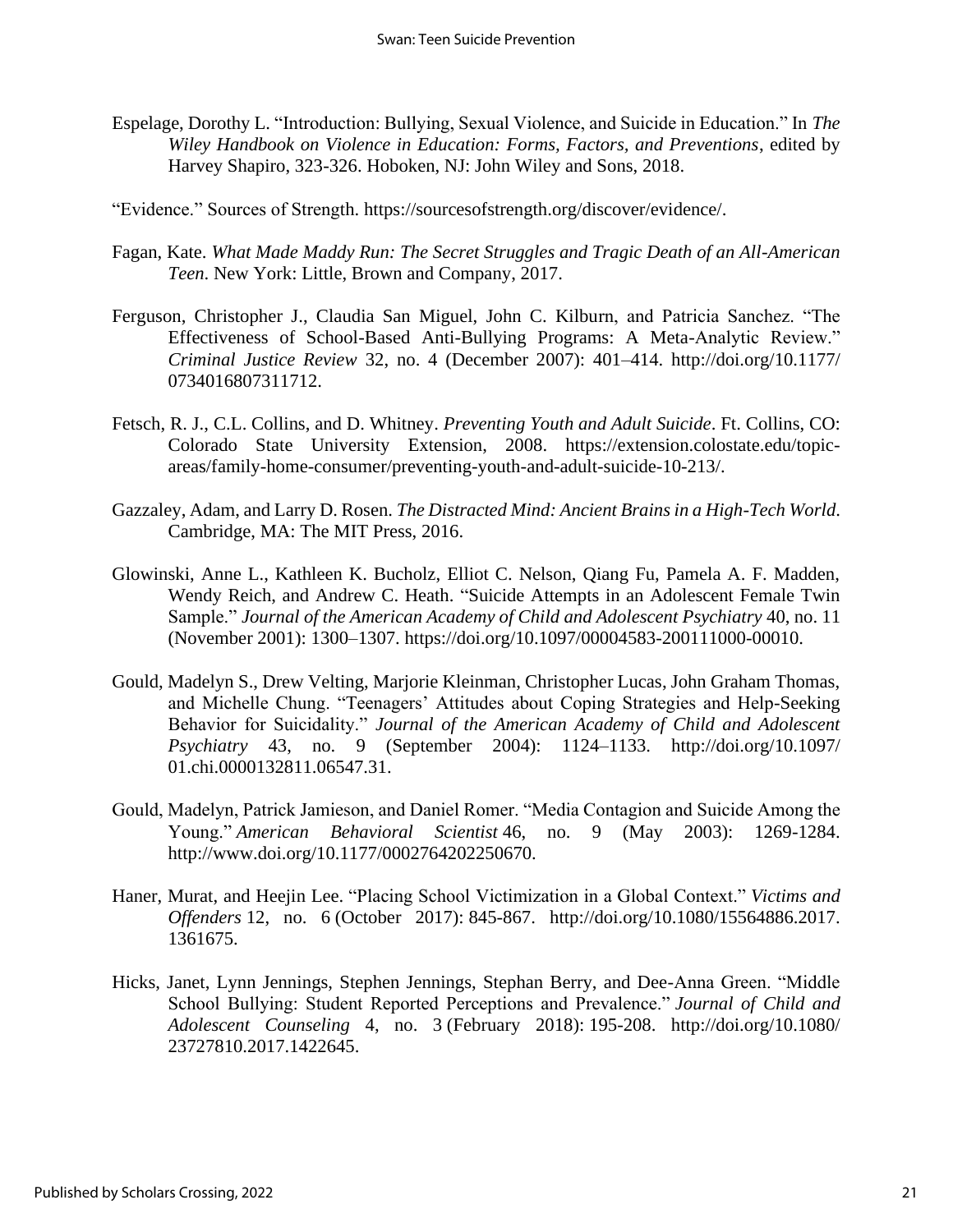- Hinduja, Sameer, and Justin W. Patchin. "Bullying, Cyberbullying, and Suicide." *Archives of Suicide Research* 14, no. 3 (July 2010): 206-221. https://doi.org/10.1080/ 13811118.2010.494133.
- and —. "Cyberbullying: Identification, Prevention, and Response." N.p.: Cyberbullying Research Center, 2014. https://cyberbullying.org/ Cyberbullying-Identification-Prevention-Response.pdf.
- Holland, Kristin M., Alana M. Vivolo-Kantor, Joseph E. Logan, and Ruth W. Leemis. "Antecedents of Suicide among Youth Aged 11–15: A Multistate Mixed Methods Analysis." *Journal of Youth and Adolescence* 46, no. 7 (July 2017): 1598-1610. http://doi.org/10.1007/s10964-016-0610-3.
- Hom, Melanie, Ian H. Stanley, and Thomas E Joiner Jr. "Evaluating Factors and Interventions that Influence Help-Seeking and Mental Health Service Utilization among Suicidal Individuals: A Review of the Literature." *Clinical Psychology Review* 40, (August 2015): 28-39. https://doi.org/10.1016/j.cpr.2015.05.006.
- Hong, Victor, Cynthia J. Ewell Foster, Christina S. Magness, Taylor C. McGuire, Patricia K. Smith, Cheryl A. King. "13 Reasons Why: Viewing Patterns and Perceived Impact Among Youths at Risk of Suicide." *Psychiatric Services* 70, no. 2 (Feb 2019): 107-114. http://doi.org/10.1176/appi.ps.201800384.
- Hymel, Shelley, Robyn McClure, Miriam Miller, Ellen Shumka, and Jessica Trach. "Addressing School Bullying: Insights from Theories of Group Processes." *Journal of Applied Developmental Psychology* 37 (March-April 2015): 16–24. https://psycnet.apa.org/doi/ 10.1016/j.appdev.2014.11.008.
- John, Ann, Alexander C. Glendenning, Amanda Marchant, Paul Montgomery, Anne Stewart, Sophie Wood, Keith Lloyd, and Keith Hawton. "Self-Harm, Suicidal Behaviours, and Cyberbullying in Children and Young People: Systematic Review." *Journal of Medical Internet Research*, 20, no. 4 (April 2018): e129. https://doi.org/10.2196/jmir.9044.
- Kann, Laura, Tim McManus, William A. Harris, Shari L. Shanklin, Katherina H. Flint, Barbara Queen, Richard Lowry, David Chyen, Lisa Whittle, Jemekia Thornton, Denise Bradford, Yoshimi Yamakawa, Michelle Leon, Nancy Brener, and Kathleen A. Ethier. "Youth Risk Behavior Surveillance—United States, 2017." *MMWR Surveillance Summaries* 67, no. 8 (June 15, 2018): 1-114. https://doi.org/10.15585/mmwr.ss6708a1.
- Kann, Laura, Tim McManus, William A. Harris, Shari L. Shanklin, Katherine H. Flint, Joseph Hawkins, Barbara Queen, Richard Lowry, Emily O'Malley Olsen, David Chyen, Lisa Whittle, Jemekia Thornton, Connie Lim, Yoshimi Yamakawa, Nancy Brener, and Stephanie Zaza. "Youth Risk Behavior Surveillance—United States, 2015." *MMWR Surveillance Summaries* 65, no. 6 (June 10, 2016): 1–174. https://doi.org/10.15585/ mmwr.ss6506a1.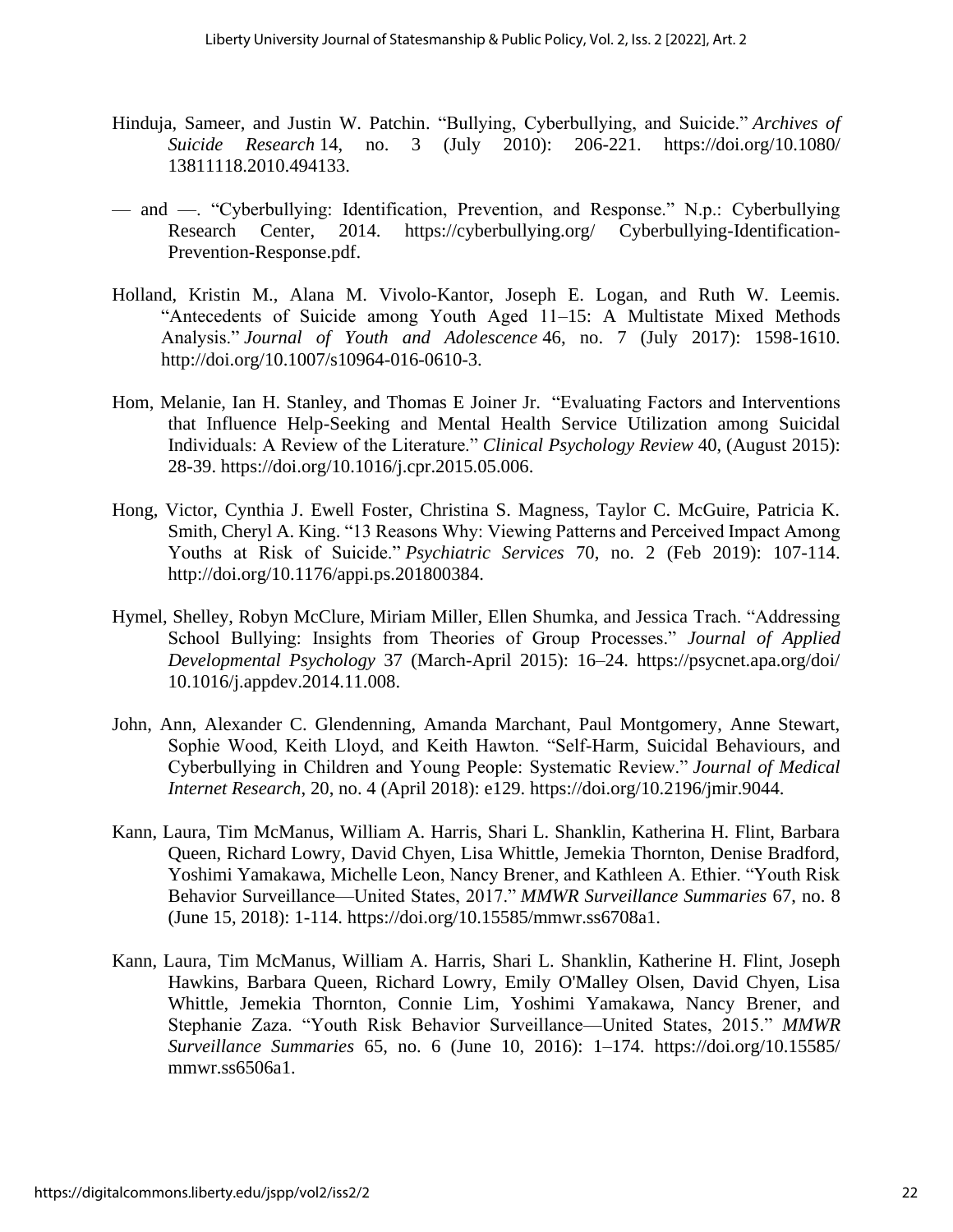- Katz, Cara, Shay-Lee Bolton, Laurence Y. Katz, Corinne Isaak, Toni Tilston‐Jones, Jitender Sareen, and Swampy Cree Suicide Prevention Team. "A Systematic Review of School‐ Based Suicide Prevention Programs." *Depression and Anxiety* 30, no. 10 (October 2013): 1030-1045. https://doi.org/10.1002/da.22114.
- Kleinsorge, Christy, and Lynne M. Covitz. "Impact of Divorce on Children: Developmental Considerations." *Pediatrics in Review* 33, no. 4 (April 2012): 147-54. http://doi.org/ 10.1542/pir.33-4-147.
- Michelmore, Lisa, and Peter Hindley. "Help-Seeking for Suicidal Thoughts and Self-Harm in Young People: A Systematic Review." *Suicide and Life-Threatening Behavior* 42, no. 5 (October 2012): 507-524. https://doi.org/10.1111/j.1943-278x.2012.00108.x.
- Lenhart, Amanda. *Teens and Mobile Phones Over the Last 5 Years: Pew Internet Looks Back*. Washington, DC: Pew Research Center, 2009. http://www.pewinternet.org/wpcontent/uploads/sites/9/media/Files/Reports/2009/PIP-Teens-and-Mobile-Phones-Data-Memo.pdf.
- Lenhart, Amanda, Rich Ling, Scott Campbell, and Kristen Purcell. *Teens and Mobile Phones: Text Messaging Explodes as Teens Embrace it as the Centerpiece of Their Communication Strategies with Friends*. Washington, DC: Pew Internet and American Life Project, 2010. https://www.pewresearch.org/internet/2010/04/20/teens-and-mobile-phones/.
- Lenhart, Amanda, Mary Madden, Alexandra Rankin MacGill, and Aaron Whitman Smith. *The Use of Social Media Gains a Greater Foothold in Teen Life as They Embrace the Conversational Nature of Interactive Online Media.* Washington, DC: PEW Internet and American Life Project, 2007. https://www.pewinternet.org/wp-content/uploads/sites/9/ media/Files/Reports/2007/PIP\_Teens\_Social\_Media\_Final.pdf.pdf.
- Madden, Mary, Amanda Lenhart, Maeve Duggan, Sandra Cortesi, and Urs Gasser. *Teens and Technology 2013*. Washington, DC: Pew Internet and American Life Project, 2013. https://www.pewresearch.org/internet/2013/03/13/teens-and-technology-2013/.
- Marchant, Amanda, Keith Hawton, Ann Stewart, Paul Montgomery, Vinod Singaravelu, Keith Lloyd, and Ann John. "Correction: A Systematic Review of the Relationship between Internet Use, Self-Harm and Suicidal Behaviour in Young People: The Good, the Bad and the Unknown." *PLOS ONE* 13, no. 3 (March 2018): e0193937. https://doi.org/ 10.1371/journal.pone.0193937.
- McCarthy, Jeremy, Brent Bauer, Amit Sood, Paul J. Limburg, Tanya Goodin, and Theirry Malleret. "Wellness in the Age of the Smartphone." Miami, FL: Global Wellness Institute, 2018*.*https://www.globalwellnessinstitute.org/global-wellness-institute-blog/2018/4/10/ new-report-wellness-in-the-age-of-the-smartphone.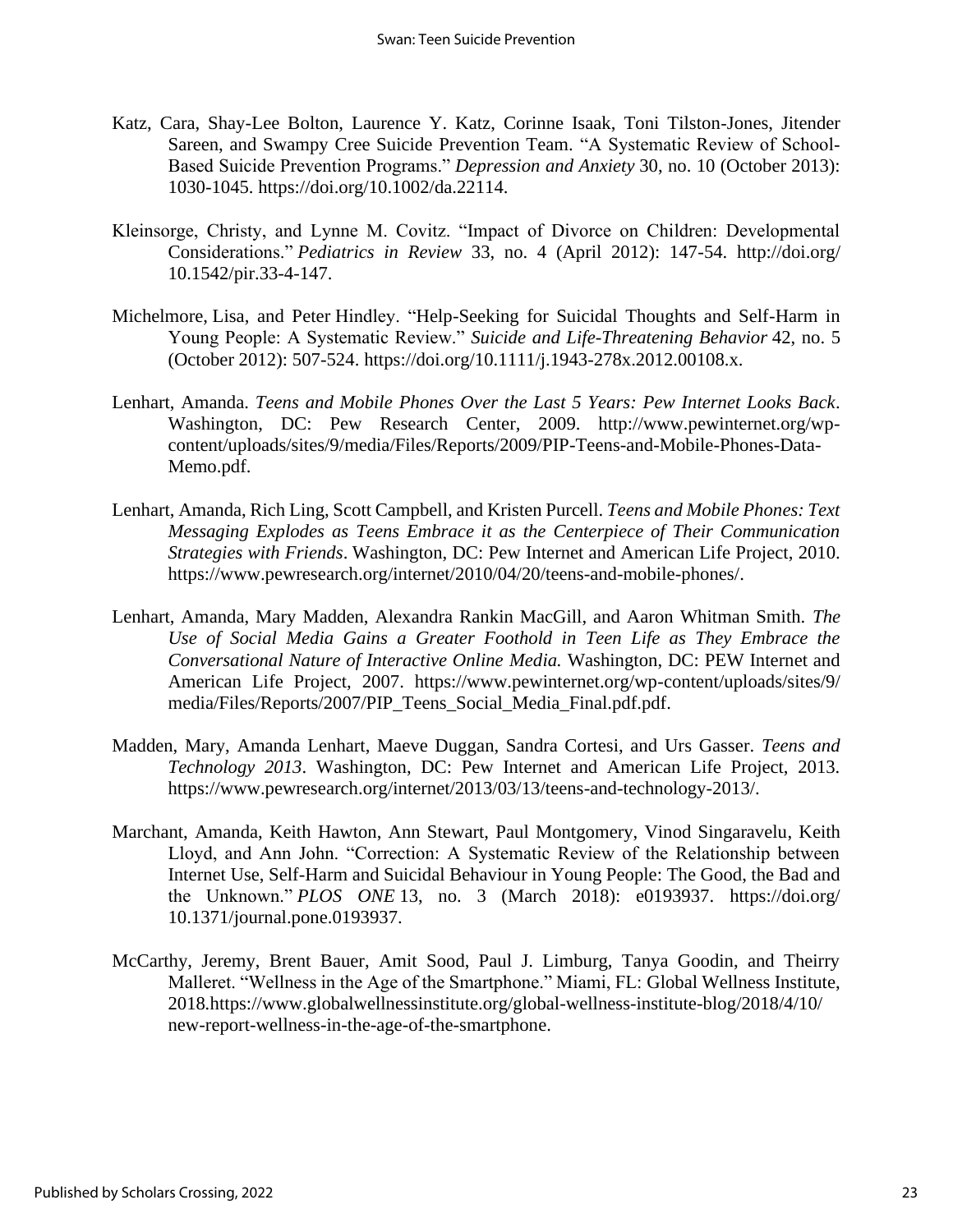- McDougall, Patricia, and Tracy Vaillancourt. "Long-term Adult Outcomes of Peer Victimization in Childhood and Adolescence: Pathways to Adjustment and Maladjustment." *American Psychologist* 70, no. 4 (May-June 2015): 300–310. https://doi.org/10.1037/a0039174.
- McLanahan, Sara, Laura Tach, and Daniel Schneider. "The Causal Effects of Father Absence." *Annual Review of Sociology* 39 (July 2013): 399-427. https://doi.org/ 10.1146/annurevsoc-071312-145704.
- Mears, Daniel P. *American Criminal Justice Policy: An Evaluation Approach to Increasing Accountability and Effectiveness*. New York: Cambridge University Press, 2010.
- Mears, Daniel P., Melissa M. Moon, and Angela J. Thielo. "Columbine Revisited: Myths and Realities about the Bullying-School Shootings Connection." *Victims & Offenders* 12, no. 6 (2017): 939-955. https://doi.org/10.1080/15564886.2017.1307295.
- Memon, Aksha M., Shiva G. Sharma, Satyajit S. Mohite, and Shailesh Jain. "The Role of Online Social Networking on Deliberate Self-Harm and Suicidality in Adolescents: A Systematized Review of Literature." *Indian Journal of Psychiatry* 60, no. 4 (October-December 2018): 384-392. https://doi.org/10.4103/psychiatry.indianjpsychiatry\_414\_17.
- Messias, Erick, Kristi Kindrick, and Juan Castro. "School Bullying, Cyberbullying, or Both: Correlates of Teen Suicidality in the 2011 CDC Youth Risk Behavior Survey." *Comprehensive Psychiatry* 55, no. 5 (July 2014): 1063-1068: https://doi.org/10.1016/j.comppsych.2014.02.005.
- Montoro, Richard, K. Igartua, and B. D. Thombs. "The Association of Bullying with Suicide Ideation and Attempt Among Adolescents with Different Dimensions of Sexual Orientation." *European Psychiatry* 33 (March 2016): S71. https://doi.org/10.1016/ j.eurpsy.2016.01.984.
- Mueller, Anna S., Wesley James, Seth Abrutyn, and Martin L. Levin. "Suicide Ideation and Bullying among US Adolescents: Examining the Intersections of Sexual Orientation, Gender, and Race/Ethnicity." *American Journal of Public Health* 105, no. 5 (May 2015): 980-985. https://doi.org/10.2105/ajph.2014.302391.
- National Action Alliance for Suicide Prevention. *Action Alliance Framework for Successful Messaging.* Washington, DC: Education Development Center, Inc., 2018. http://suicidepreventionmessaging.org/framework.
- O'Carroll, Patrick W. *Suicide Contagion and the Reporting of Suicide: Recommendations from a National Workshop.* Atlanta, GA: Centers for Disease Control and Prevention, 2001. https://www.cdc.gov/mmwr/preview/mmwrhtml/00031539.htm.

Offline October. https://offlineoctober.com/.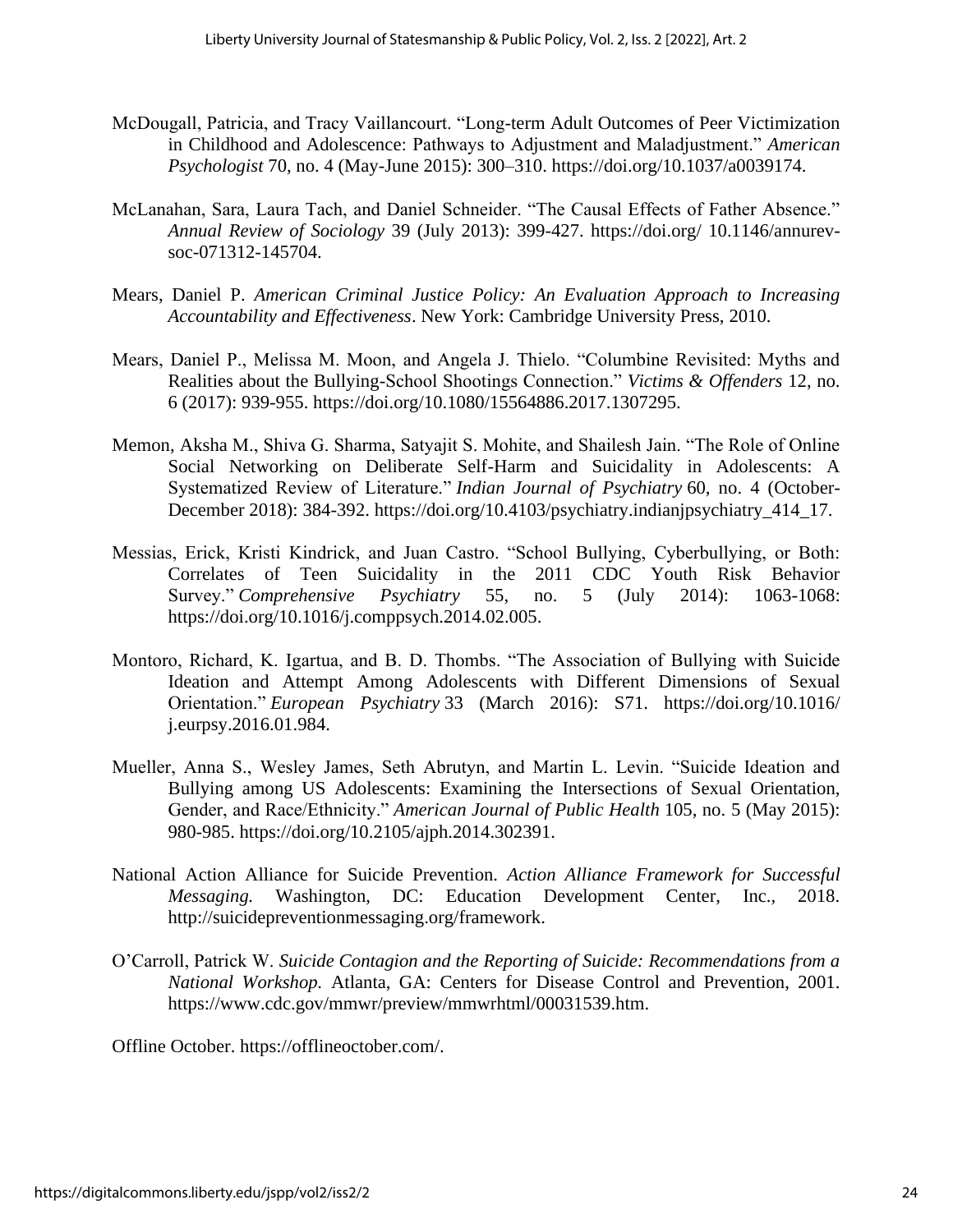- Olweus, Dan, and Susan P. Limber. "Some Problems with Cyberbullying Research." *Current Opinion in Psychology* 19 (February 2018): 139-143. https://doi.org/10.1016/ j.copsyc.2017.04.012.
- Pagura, Jina, Sarah Fotti, Laurence Y. Katz, and Jitender Sarren. "Help Seeding and Perceived Need for Mental Health Care among Individuals in Canada with Suicidal Behaviors." *Psychiatric Services* 60, no. 7 (July 2009): 943-949. https://doi.org/10.1176/ ps.2009.60.7.943.
- Petrova, Mariya, Peter A. Wyman, Karen Schmeelk‐Cone, and Anthony R. Pisani. "Positive‐ Themed Suicide Prevention Messages Delivered by Adolescent Peer Leaders: Proximal Impact on Classmates' Coping Attitudes and Perceptions of Adult Support." *Suicide and Life‐Threatening Behavior* 45, no. 6 (February 2015): 651-663. http://doi.org/10.1111/ sltb.12156.
- Pickering, Trevor A., Peter A. Wyman, Karen Schmeelk-Cone, Chelsey Hartley, Thomas W. Valente, Anthony R. Pisani, Kelly L. Rulison, Charles H. Brown, and Mark LoMurray. "Diffusion of a Peer-Led Suicide Preventive Intervention Through School-Based Student Peer and Adult Networks." *Frontiers in Psychiatry* 9 (November 2018): 598. https://doi.org/10.3389/fpsyt.2018.00598.
- Potter, Daniel. "Psychosocial Well‐Being and the Relationship between Divorce and Children's Academic Achievement." *Journal of Marriage and Family* 72, no. 4 (July 2010): 933-946. https://doi.org/10.1111/j.1741-3737.2010.00740.x.
- Raviv, Amiram, Alona Raviv, Idit Vago-Gefen, and Abby Schacter Fink. "The Personal Service Gap: Factors Affecting Adolescents' Willingness to Seek Help." *Journal of Adolescence* 32, no. 3 (June 2009): 483-489. https://doi.org/10.1016/j.adolescence.2008.07.004.
- Rees, Gwyther, and Gill Main. *Children's Views on Their Lives and Well-Being in 15 Countries: A Report on the Children's Worlds Survey, 2013-14.* York, UK: Children's World Project, 2015. https://www.york.ac.uk/inst/spru/research/pdf/ChildrensWorlds.pdf.
- Robinson, Jo, Georgina Cox, Aisling Malone, Michelle Williamson, Gabriel Baldwin, Karen Fletcher, and Matt O'Brien. "A Systematic Review of School-Based Interventions Aimed at Preventing, Treating, and Responding to Suicide-Related Behavior in Young People." *Crisis: The Journal of Crisis Intervention and Suicide Prevention* 34, no. 3 (2013): 164-182. http://doi.org/10.1027/0227-5910/a000168.
- Schilling, Elizabeth A., Robert H. Aseltine, and Amy James. "The SOS Suicide Prevention Program: Further Evidence of Efficacy and Effectiveness." *Prevention Science* 17, no. 2 (February 2016): 157-166. http://doi.org/10.1007/s11121-015-0594-3.
- Sheff, Nic. "13 Reasons Why Writer: Why We Didn't Shy Away from Hannah's Suicide." *Vanity Fair*. April 19, 2017. https://www.vanityfair.com/hollywood/2017/04/13-reasons-whysuicide-controversy-nic-sheff-writer.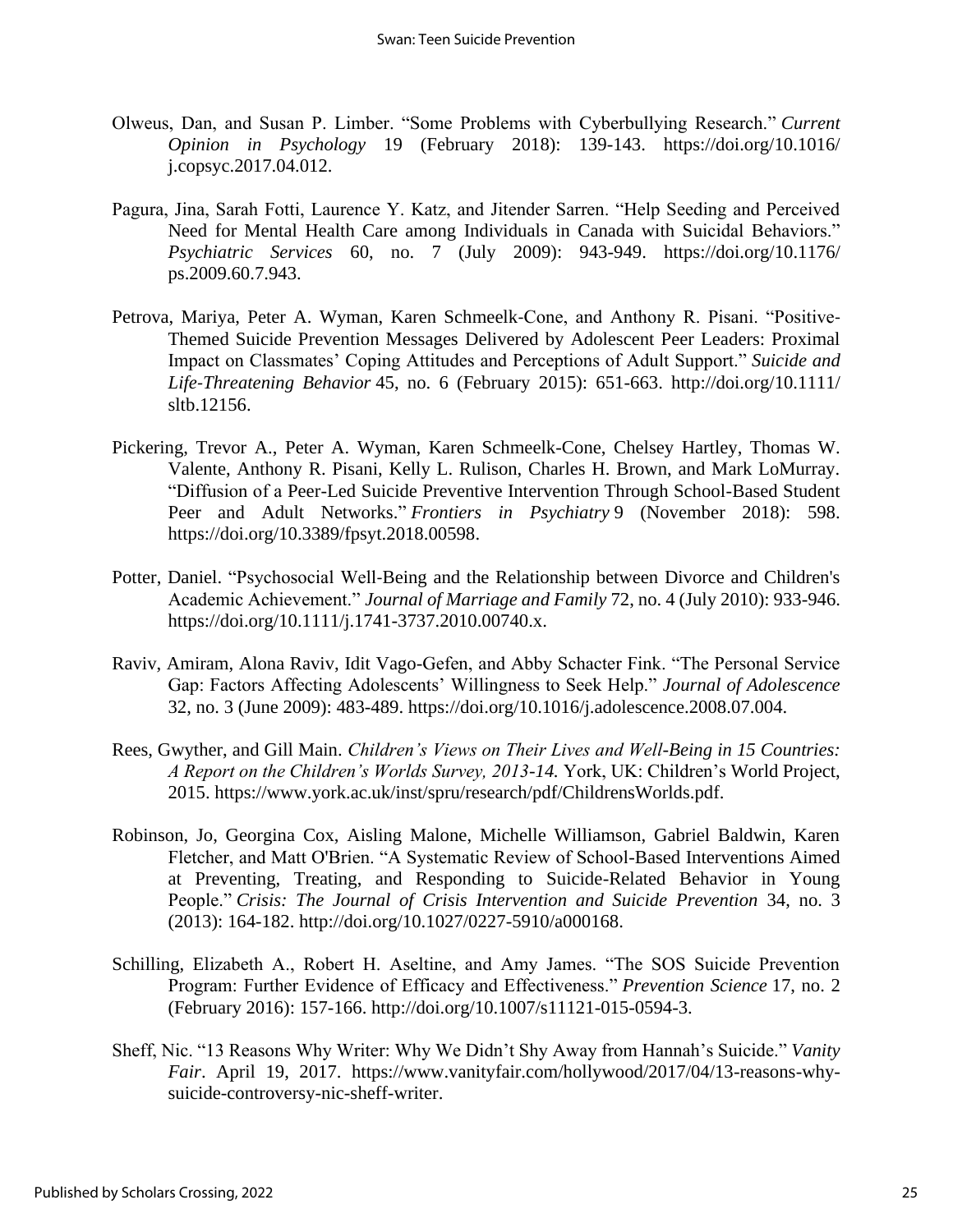- Stanley, Ian H., Lisa M. Horowitz, Jeffrey A. Bridge, Elizabeth A. Wharff, and Stephen J. Teach. "Bullying and Suicide Risk among Pediatric Emergency Department Patients." *Pediatric Emergency Care* 32, no. 6 (June 2016): 347-351. https://doi.org/ 10.1097/PEC.0000000000000537.
- Strunk, Catherine. M., Michael T. Sorter, Julianne Ossege, and Keith A. King. "Emotionally Troubled Teens' Help-Seeking Behaviors: An Evaluation of Surviving the Teens® Suicide Prevention and Depression Awareness Program." *The Journal of School Nursing* 30, no. 5 (October 2014): 366–375. https://doi.org/10.1177/1059840513511494.
- Substance Abuse and Mental Health Services Administration. "Half of Adults with Serious Thoughts of Suicide Did Not Receive Mental Health Services." *The NSDUH Report*. Washington, DC: Department of Health and Human Services, 2014. http://www.samhsa.gov/data/sites/default/files/spot136-suicide-services-2014.pdf.
- "Suicide Rising Across the U.S.: More Than a Mental Health Concern." Centers for Disease Control and Prevention, June 7, 2018. https://www.cdc.gov/vitalsigns/suicide/index.html.
- Swahn, Monica H., and Robert M. Bossarte. "Gender, Early Alcohol Use, and Suicide Ideation and Attempts: Findings from the 2005 Youth Risk Behavior Survey." *Journal of Adolescent Health* 41, no. 2 (August 2007): 175-181. https://doi.org/10.1016 /j.jadohealth.2007.03.003.
- Swearer, Susan M., Meredith Martin, Marc Brackett, and Raul A. Palacios II. "Bullying Intervention in Adolescence: The Intersection of Legislation, Policies, and Behavioral Change." *Adolescent Research Review* 2, no. 1 (March 2017): 23-35. http://doi.org/ 10.1007/s40894-016-0037-9.
- Tabachnik, Sam. "'Our Kids are Suffering': Colorado Attorney General Puts \$2.8M Toward New Effort to Address Youth Suicide." *Denver Post*. October 16, 2018. https://www.denverpost.com/2018/10/16/colorado-youth-suicide-crisis-mental-health/.
- Ttofi, Maria M., and David P. Farrington. "Effectiveness of School-Based Programs to Reduce Bullying: A Systematic and Meta-Analytic Review." *Journal of Experimental Criminology* 7, no. 1 (March 2011): 27-56. http://doi.org/10.1007/s11292-010-9109-1.
- United States Department of Health and Human Services Office of the Surgeon General and National Action Alliance for Suicide Prevention. *2012 National Strategy for Suicide Prevention: Goals and Objectives for Action.* Washington, DC: United States Department of Health and Human Services, 2012.
- United States Public Health Service. *The Surgeon General's Call to Action to Prevent Suicide 1999*. Washington, DC: United States Public Health Service, 1999. https://profiles.nlm.nih.gov/spotlight/nn/catalog/nlm:nlmuid-101584932X6-doc.